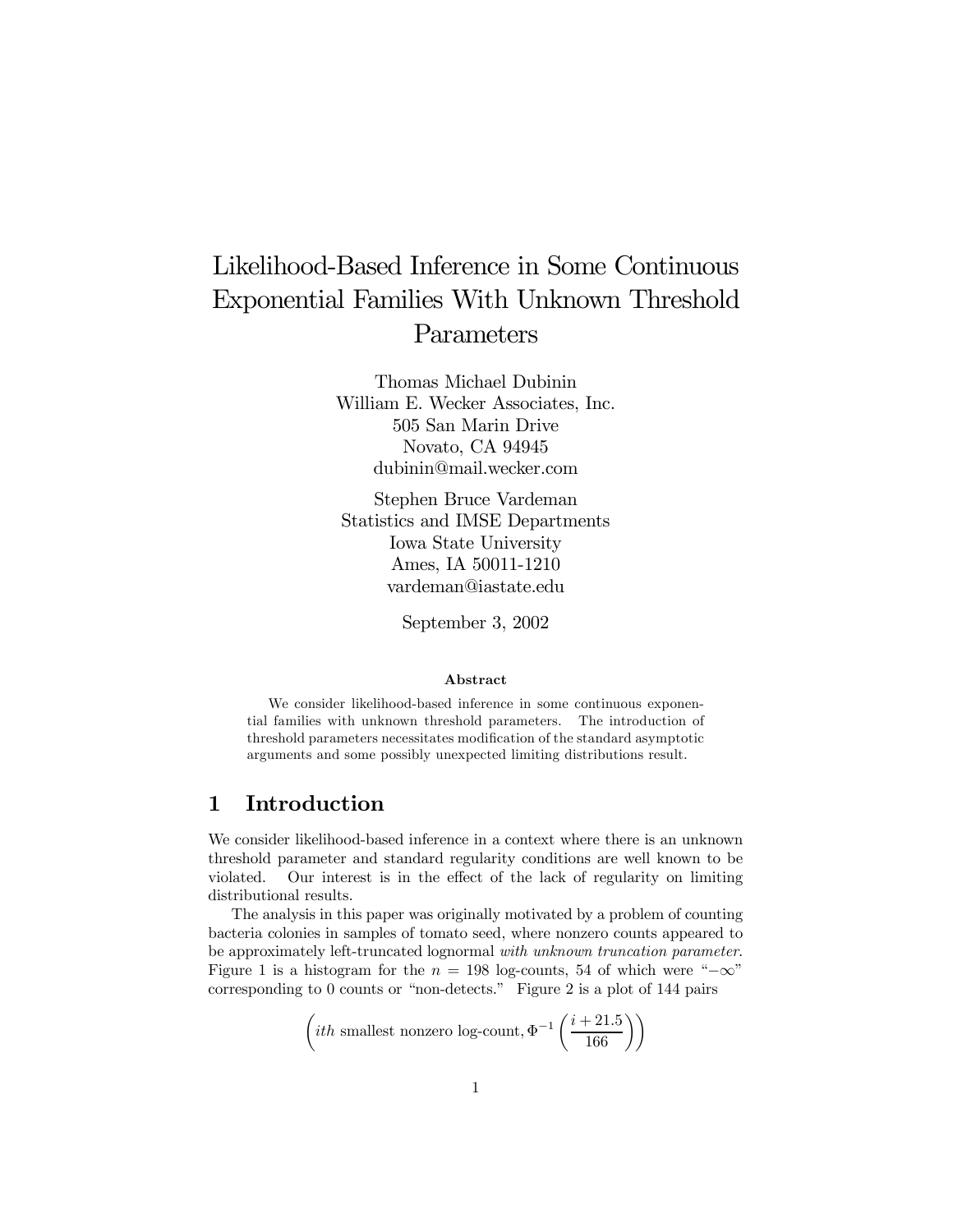

Figure 1: Histogram of 198 Bacteria log-Counts



Figure 2: "Normal Plot" for 144 Finite log-Counts

which is a kind of "normal plot" adjusted for an estimate that a fraction of .1357 of an original normal distribution has been lost to left truncation.

For k real-valued functions  $t_1(x)$ ,  $t_2(x)$ , ...,  $t_k(x)$ , a function  $h(x) \geq 0$  and  $\eta = (\eta_1, \eta_2, ..., \eta_k)' \in \mathcal{R}^k$  define

$$
g_{\eta}(x) = h(x) \exp \sum_{j=1}^{k} \eta_j t_j(x)
$$

We consider distributions absolutely continuous with respect to Lebesgue measure on  $\mathcal{R}^1$  derived from  $g_{\eta}(x)$ . To that end, let

$$
\Omega = \left\{ \eta \in \mathcal{R}^k \vert \int_{-\infty}^{\infty} g_{\eta}(x) dx < \infty \right\}
$$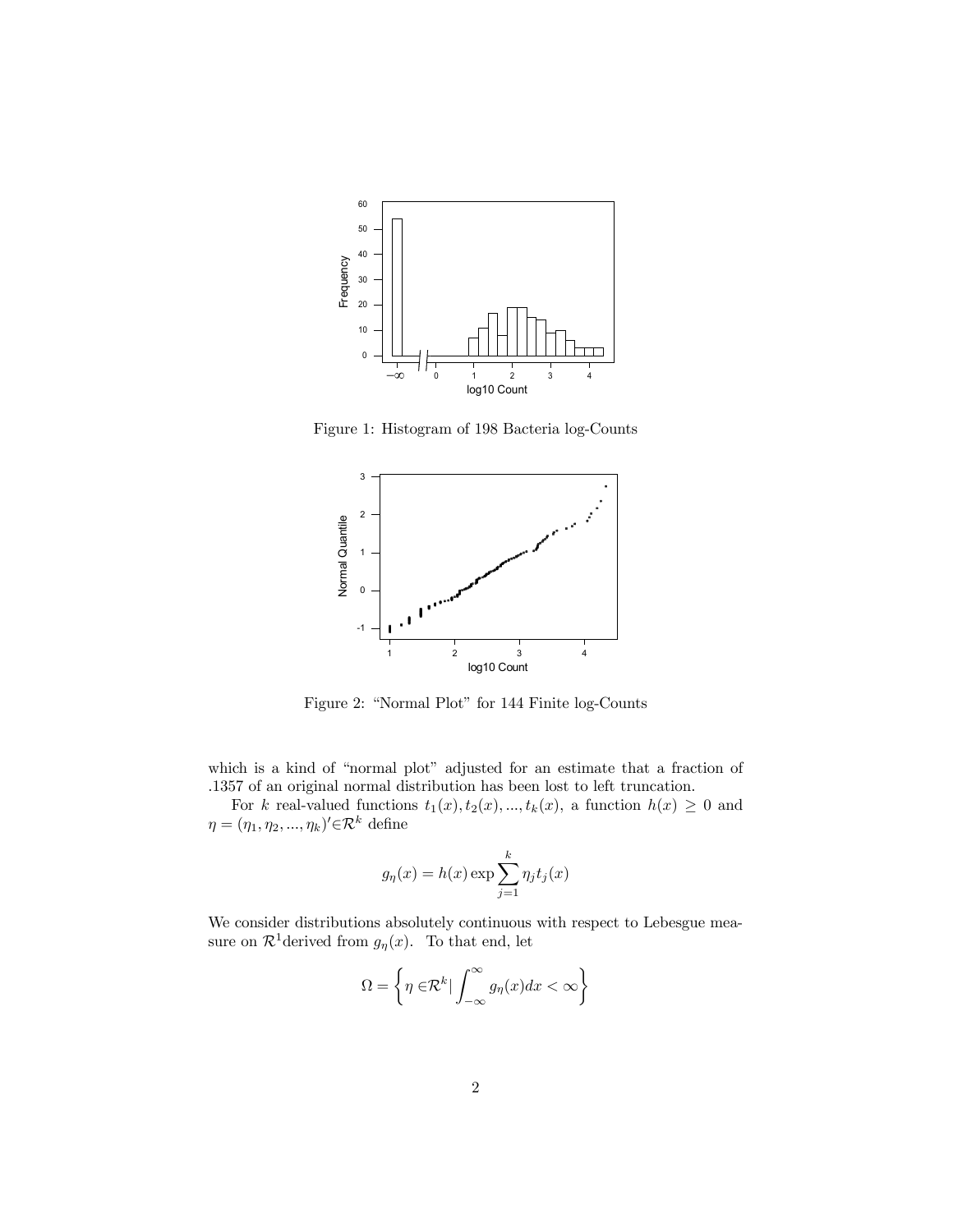and for  $\eta \in \Omega$  and  $d \in [-\infty, \infty)$ , set

$$
\mathcal{K}(\eta, d) = \left(\int_d^\infty g_\eta(x) dx\right)^{-1}
$$

(Unless confusion is possible, we will write  $(\eta, d)$  in place of the more cumbersome  $(\eta', d)'$ .) Let  $F_{\eta}$  stand for the distribution function on  $\mathcal{R}^1$  with density

$$
f_{\eta}(x) = \mathcal{K}(\eta, -\infty)g_{\eta}(x)
$$

and  $E_{\eta}$  and  $Var_{\eta}$  stand for expectation and variance of a function of  $X \sim F_{\eta}$ . For  $d > -\infty$  let  $F_{\eta,d}$  stand for the distribution function on  $\mathcal{R}^1$  with density

$$
\begin{aligned} f_{\eta,d}(x) &= \mathcal{K}(\eta,d)g_{\eta}(x)I\left[x \ge d\right] \\ &= \left(1 - F_{\eta}(d)\right)^{-1} f_{\eta}(x)I\left[x \ge d\right] \end{aligned}
$$

and  $\widetilde{E}_{\eta,d}$  and  $\widetilde{\text{Var}}_{\eta,d}$  stand for expectation and variance of a function of  $X \sim \widetilde{F}_{\eta,d}$ .  $(F_{\eta,d}$  specifies the conditional distribution given  $X \geq d$  of  $X \sim F_{\eta}$ .) On some occasions we will also want notation for "the other" conditional distribution of  $X \sim F_{\eta}$ . So for  $d > -\infty$  let  $F_{\eta,d}$  stand for the distribution function on  $\mathcal{R}^1$  with density

$$
\overline{\widetilde{f}}_{\eta,d}(x) = \left(\mathcal{K}(\eta, -\infty)^{-1} - \mathcal{K}(\eta, d)^{-1}\right)^{-1} g_{\eta}(x) I[x < d]
$$

$$
= F_{\eta}(d)^{-1} f_{\eta}(x) I[x < d]
$$

and  $\overline{\widetilde{\mathbf{E}}}_{\eta,d}$  and  $\overline{\widetilde{\mathbf{Var}}}_{\eta,d}$  stand for expectation and variance of a function of X ∼  $\overline{\widetilde{F}}_{\eta,d}$ . ( $\overline{\widetilde{F}}_{\eta,d}$  specifies the conditional distribution given  $X < d$  of  $X \sim F_{\eta}$ .)

This article treats three related one-sample inference problems. First we consider inference for  $(\eta, d) \in \Omega \times \mathcal{R}^1$  based on

$$
X_1, X_2, ..., X_n \sim \text{ iid } \widetilde{F}_{\eta,d}
$$

This is inference with an unknown truncation point. Next, for

$$
X_1, X_2, \dots, X_n \sim \text{ iid } F_\eta
$$

we treat inference for  $(\eta, d) \in \Omega \times \mathcal{R}^1$  based not on the  $X_i$ , but rather on the n values

$$
X_i^* = \begin{cases} -\infty & \text{if } X_i < d \\ X_i & \text{if } X_i \ge d \end{cases}
$$

If we think of the value "−∞" as a code for "nondetection" or "below some unknown minimum level of observation" this is inference under "type I" left censoring with an unknown censoring point. Finally, we consider inference for  $(\eta, d) \in \Omega \times \mathcal{R}^1$  and  $p \in (0, 1)$  based on iid observations from a mixture of  $F_{n,d}$ and  $\delta_{-\infty}$ , a unit point mass at  $-\infty$ ,

$$
p\delta_{-\infty} + (1-p) F_{\eta,d}
$$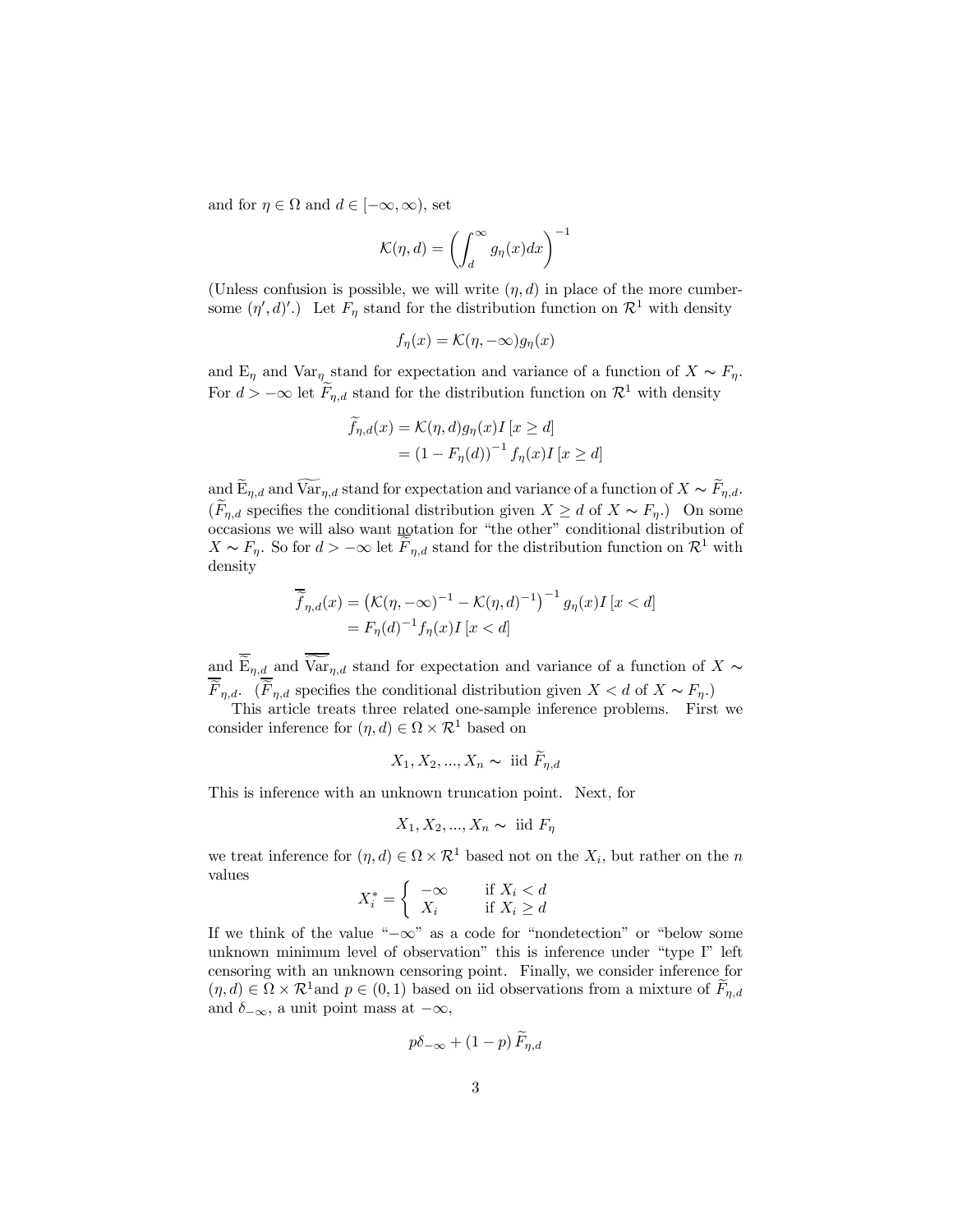(We are here letting the distribution function  $\widetilde{F}_{\eta,d}$  stand for the probability distribution it specifies.) We pose this last problem because Figure 1 suggests that the count of non-detects in our motivating application may be too large to be explained as coming only from the left tail of an untruncated normal log-count distribution. The class of distributions in our second problem is a subclass of the third set of models defined by the parametric restriction  $p = F_n(d)$ .

None of these inference problems is regular in the classical sense of the likelihood satisfying smoothness conditions in the entire parameter vector. The lack of smoothness of  $I[x > d]$  in d prevents application of standard results on likelihood-based inference. Our analysis shows that for some purposes, the fact that  $d$  is unknown may essentially be ignored in large samples, while for others it creates rather novel limiting distributional results.

There is a large literature on inference for truncated (and censored) families of distributions—represented for example by Cohen (1959) and Cohen (1991) that almost exclusively treats the threshold as known. Smith (1985) considers likelihood-based inference for families that include translations of common life distributions. While our methods owe much to Smith's analysis, our results do not overlap his. Even the case where  $g_{\eta}(x) = I[x \geq \zeta] \exp(-\eta x)$  and our truncation family is also a location-scale family (of two-parameter exponential distributions with threshold at least  $\zeta$  is not specifically treated by Smith, as he concentrates on families with "standard" (untranslated) densities that have limit 0 or  $+\infty$  at 0.

While we will speak in terms of a lower threshold, upper threshold cases are covered by the obvious device of replacing X with  $-X$ . Further, though we won't provide the details, the results discussed here have analogs for cases where there are both upper *and* lower unknown thresholds.

## 2 Background Results

In this section we collect some background results and set the stage for our analysis of the problems introduced above.

### 2.1 Results for Exponential Families

It is well known that for fixed  $d \in [-\infty, \infty)$ , partial derivatives of the function  $\ln \mathcal{K}(\eta, d)$  with respect to the entries of  $\eta$  are related to the moments of  $\mathbf{t}(X)=(t_1(X), t_2(x), ..., t_k(X))'$  and to Fisher information matrices. For reference purposes, we record those relationships and also consider the differentiation of the mean of  $\mathbf{t}(X)$  with respect to d.

Denote the mean vector and covariance matrix of  $\mathbf{t}(X)$  under  $\widetilde{F}_{\eta,d}$  by respectively

$$
\mu(\eta, d) = \mathcal{E}_{\eta, d} \mathbf{t}(X)
$$
 and  $\Sigma(\eta, d) = \text{Var}_{\eta, d} \mathbf{t}(X)$ 

Then with this notation, there is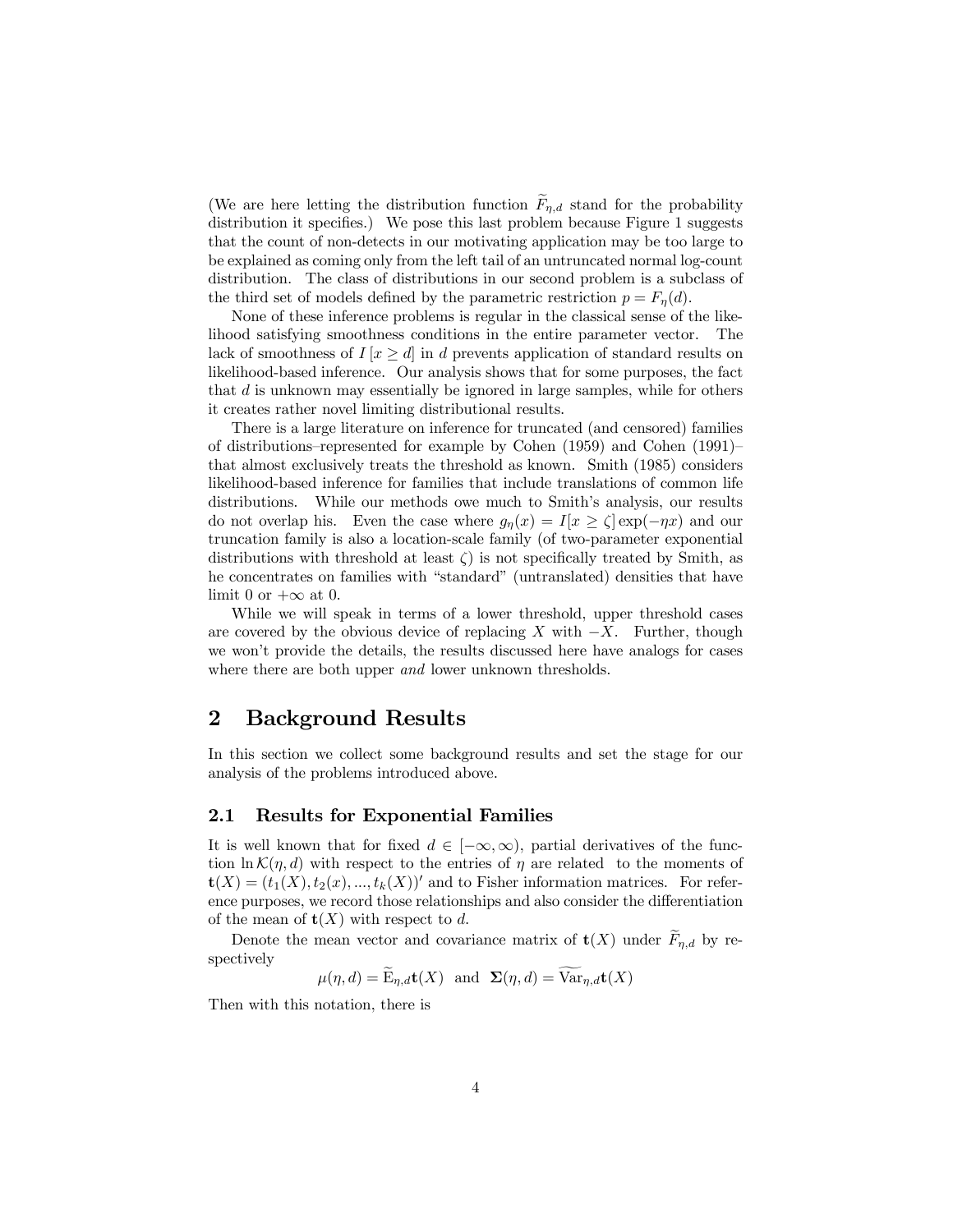**Proposition 1** (Moments of **t**(X) and differentiation of  $-\ln \mathcal{K}(\eta, d)$  with respect to  $\eta$ )

1. 
$$
\mu(\eta, d) = \left(\frac{\partial}{\partial \eta_1} \left(-\ln \mathcal{K}(\eta, d)\right), \frac{\partial}{\partial \eta_2} \left(-\ln \mathcal{K}(\eta, d)\right), \dots, \frac{\partial}{\partial \eta_k} \left(-\ln \mathcal{K}(\eta, d)\right)\right)'
$$
  
\n2.  $\Sigma(\eta, d) = \left(\frac{\partial^2}{\partial \eta_1 \partial \eta_m} \left(-\ln \mathcal{K}(\eta, d)\right)\right)_{l=1,\dots,k; \ m=1,\dots,k}$ 

It is immediate from the proposition that

$$
\Sigma(\eta, d) = \frac{\partial}{\partial \eta} \mu(\eta, d) \tag{1}
$$

In addition, for fixed d the matrix  $\Sigma(\eta, d)$  is the Fisher information matrix for  $\eta$  based on a single observation  $X \sim \widetilde{F}_{\eta,d}$ . And since for fixed  $d > -\infty$  the distributions  $\widetilde{F}_{n,d}$  form a regular exponential family, exactly as in (1)

$$
\frac{\partial}{\partial \eta} \widetilde{\mathbf{E}}_{\eta,d} \mathbf{t}(X) = \widetilde{\widehat{\text{Var}}_{\eta,d}} \mathbf{t}(X)
$$
\n(2)

It will be useful to differentiate  $\mu(\eta, d)$  not only with respect to the entries of  $\eta$ , but also with respect to d. Writing out

$$
\mu_j(\eta, d) = \int_d^{\infty} t_j(x) \mathcal{K}(\eta, d) g_{\eta}(x) dx
$$

and applying the Leibnitz rule, one can establish

Proposition 2 (Differentiation of the mean function with respect to d)

$$
\frac{\partial}{\partial d}\mu(\eta, d) = \widetilde{f}_{\eta, d}(d) \left[ \mu(\eta, d) - \mathbf{t}(d) \right]
$$

Finally, for the case of censoring, it is useful to note what is (for a fixed d) the Fisher information matrix for  $\eta$  based on a single observation  $X^* =$  $-\infty$  ·  $I[X < d] + X \cdot I[X \geq d]$  where  $X \sim F_n$ . This is, by definition,

$$
\mathbf{I}^*(\eta, d) = F_{\eta}(d) \left( -\frac{\partial^2}{\partial \eta_l \partial \eta_m} (\ln F_{\eta}(d)) \right)_{l=1,...,k; \ m=1,...,k}
$$

$$
+ \left( \int_d^{\infty} \left( -\frac{\partial^2}{\partial \eta_l \partial \eta_m} \ln f_{\eta}(x) \right) f_{\eta}(x) dx \right)_{l=1,...,k; \ m=1,...,k}
$$

and it has several equivalent representations, two of which are given next.

Proposition 3 (Fisher information under censoring)

$$
\mathbf{I}^*(\eta, d) = \mathbf{\Sigma}(\eta, -\infty) - F_{\eta}(d) \widetilde{\mathit{Var}}_{\eta, d} \mathbf{t}(X)
$$
  
=  $(1 - F_{\eta}(d)) \mathbf{\Sigma}(\eta, d)$   
+  $F_{\eta}(d) (1 - F_{\eta}(d)) \left( \mu(\eta, d) - \widetilde{\mathit{E}}_{\eta, d} \mathbf{t}(X) \right) \left( \mu(\eta, d) - \widetilde{\mathit{E}}_{\eta, d} \mathbf{t}(X) \right)'$ 

Hollander, Proschan and Sconing (1990) have considered Kullback-Leibler divergence measures under censoring, and the Fisher information could be obtained from second partials of their measures.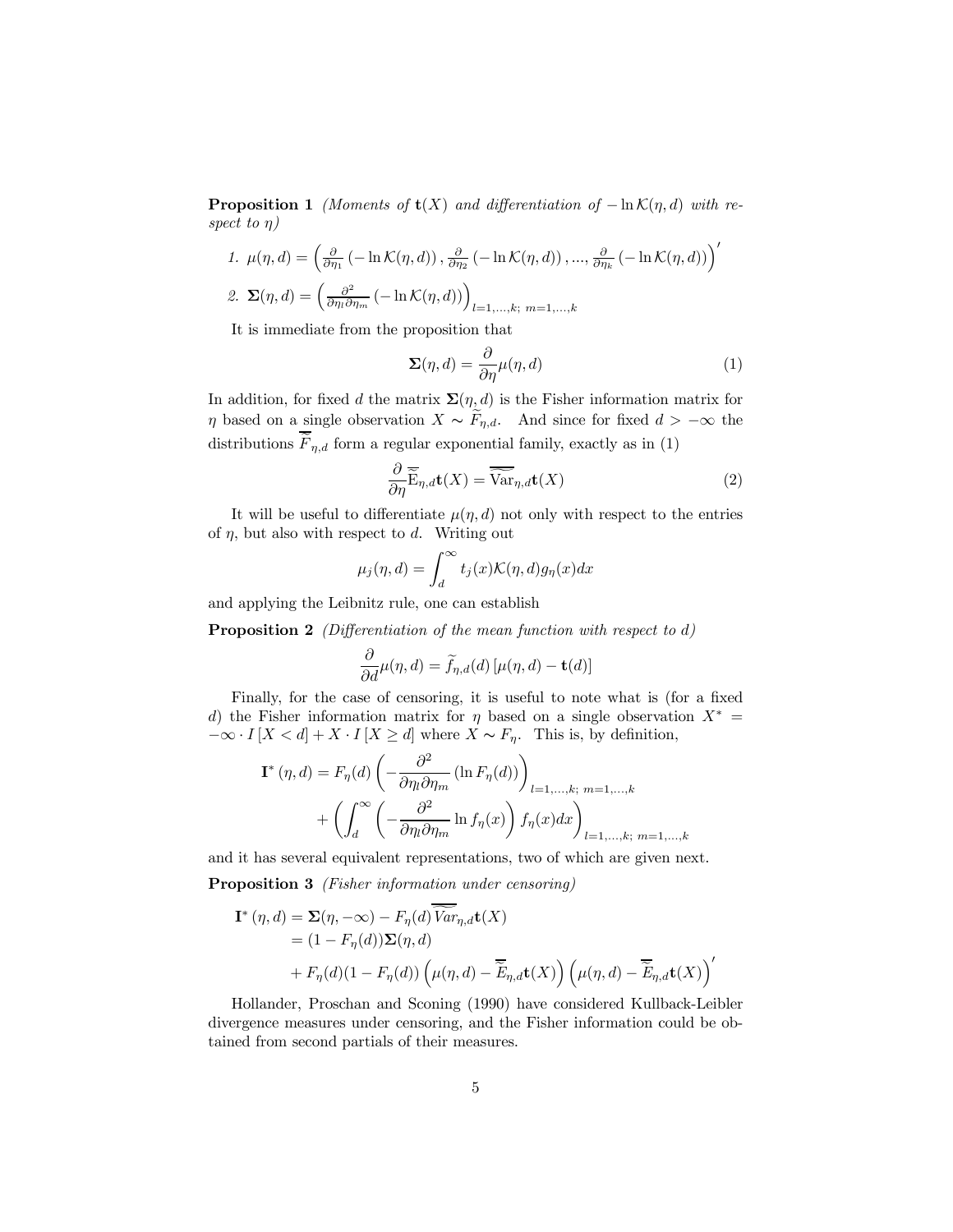### 2.2 Limiting Results for Sample Minima and Means

In the problems we will consider, a natural likelihood-based estimator of d proves to be a sample minimum. On the other hand, the natural likelihood-based estimators of the elements of  $\eta$  (and of p) are derived from averages. Therefore, a technology appropriate for studying the asymptotics of likelihood-based inference in these families must deal simultaneously with extremes and means. Chow and Teugels (1978) (used earlier by Smith (1985)) provide exactly the right type of probability tools to support our study. They show that under appropriate conditions on  $Y_1, Y_2, \dots$  iid from a continuous distribution on  $\mathcal{R}^1$  and on a function q, the sample mean of the first n values  $q(Y_i)$  is asymptotically independent of an extreme order statistic for the first  $n$  values  $Y_i$ . This gives hope that the nonregularity in the inference problems we consider will be of a kind that is nevertheless amenable to asymptotic analysis.

## 3 Inference in the Truncated Exponential Family

Consider then inference for  $(\eta, d) \in \Omega \times \mathcal{R}^1$  based on  $X_1, X_2, ..., X_n$  that are iid  $F_{n,d}$ . The loglikelihood function is

$$
L(\eta, d) = \ln \left( \prod_{i=1}^{n} \widetilde{f}_{\eta, d}(X_i) \right)
$$

When min  $\{X_1, X_2, ..., X_n\} < d$ ,  $L(\eta, d) = -\infty$ . With

$$
\overline{t}_j = \frac{1}{n} \sum_{i=1}^n t_j(X_i)
$$

when min  $\{X_1, X_2, ..., X_n\} \ge d$  the loglikelihood is

$$
L(\eta, d) = n \sum_{j=1}^{k} \eta_j \bar{t}_j + \sum_{i=1}^{n} \ln h(X_i) + n \ln \mathcal{K}(\eta, d)
$$

Since for every  $\eta$  the normalizing constant  $\mathcal{K}(\eta, d)$  is nondecreasing in d,

$$
d = \min\{X_1, X_2, ..., X_n\}
$$

is an obvious estimator of d. (A referee has noted that bias correction could improve the small sample properties of this estimator. While that is true, it is tangential to our main story and we will simply consider  $d$ .) Plugging  $d$ into the loglikelihood, we maximize  $L(\eta, d)$  in order to find an estimator for  $\eta$ . Recalling Proposition 1, upon differentiating  $L(\eta, d)$  with respect to each of its arguments and setting those partial derivatives equal to zero, the resulting set of estimating equations has the form

$$
\overline{\mathbf{t}} = (\overline{t}_1, \overline{t}_2, ..., \overline{t}_k)' = \mu(\eta, \widehat{d}) \tag{3}
$$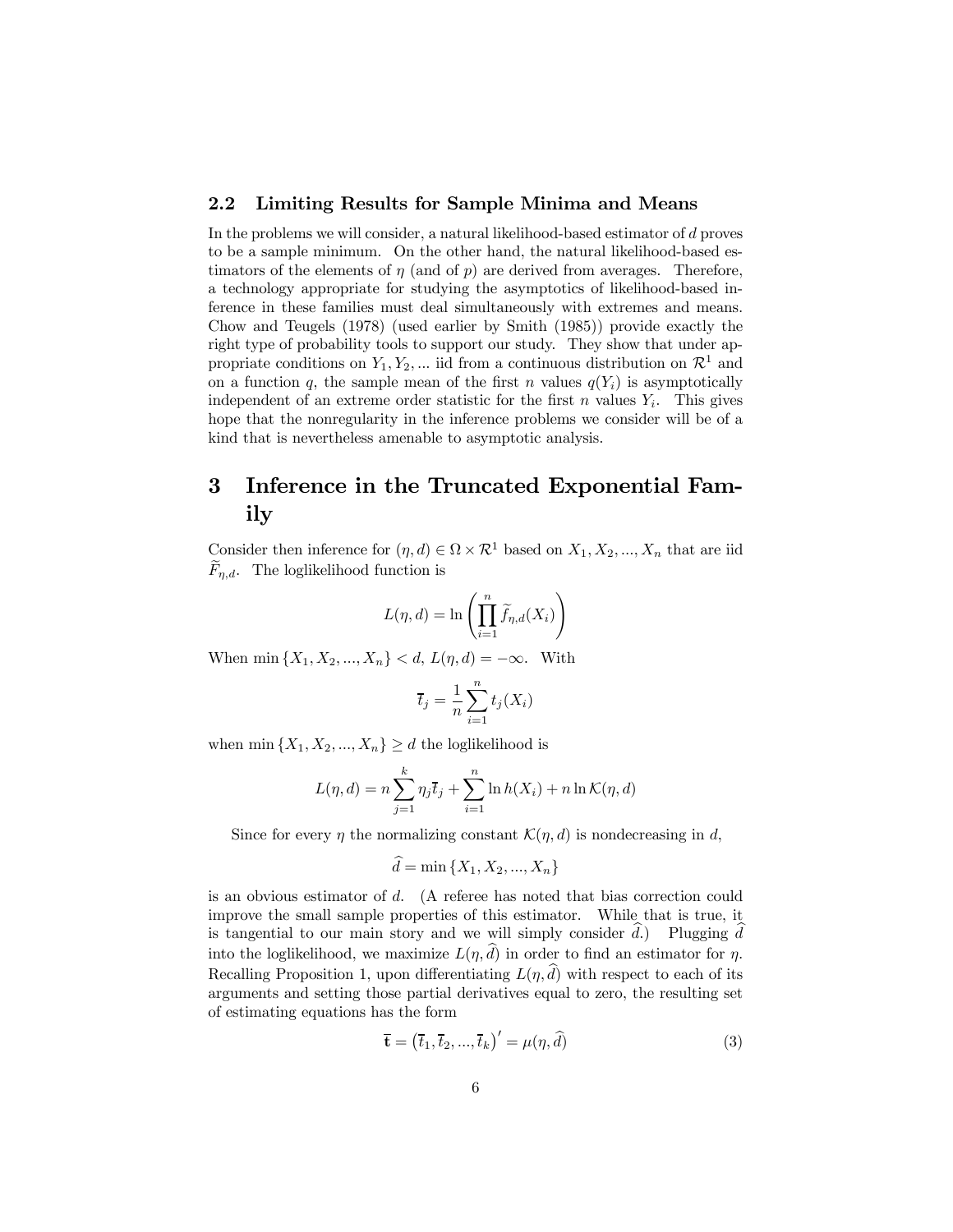That is, one sets d at the minimum observed value and then seeks a parameter vector  $\eta$  that makes the theoretical and empirical means of the  $t_i(X)$ 's the same. Let  $\hat{\eta}$  denote a solution of equation (3). The balance of this section concerns the limiting behavior of  $(\hat{\eta}, d)$ , and some implications of that behavior.

# **3.1** The Limiting Distribution of  $(\widehat{\eta}, d)$

The fundamental ingredients of  $(\hat{\eta}, d)$  are the minimum observation, d, and the vector of sample means  $\overline{t}$ . It is possible to use the Cramér-Wold device and the Chow and Teugels arguments to establish the following.

**Theorem 4** Suppose that  $X_1, X_2, ..., X_n$  are iid  $\widetilde{F}_{\eta,d}$ . If  $g_{\eta}(x)$  is positive and right continuous at d, then  $(\sqrt{n}(\bar{\mathbf{t}} - \mu(\eta, d))'$ ,  $n(\hat{d} - d)$  has a limiting distribution. This joint distribution is one of independence where the first marginal is k-variate normal with mean **0** and covariance matrix  $\Sigma(\eta, d)$  and the second is exponential with mean  $1/f_{\eta,d}(d)$ .

**Proof.** Full details of the proof can be found in Dubinin (2000).  $\blacksquare$ 

So we know the joint limiting behavior of  $\bar{t}$  and d. The smoothness of  $\mu(\eta, d)$ (that derives from properties of regular exponential families) can then be used to deduce the joint limiting behavior of  $\hat{\eta}$  and  $\hat{d}$ . Key to a proof of the next theorem is the  $\sqrt{n}$  equivalence of  $\hat{\eta}$  and an MLE of  $\eta$  based on full knowledge of d. We note that Smith (1985) proved an equivalence stronger than this in his context. (We note also that since we may appeal to "fixed  $d$ " estimation results for regular exponential families in the truncation problem, the proof of Theorem 5 doesn't use the particular form of the limiting  $\bar{t}$  marginal given in Theorem 4. However, that marginal result is important for our subsequent discussion of the censoring problem.)

**Theorem 5** Suppose that  $X_1, X_2, ..., X_n$  are iid  $F_{\eta,d}$ ,  $g_{\eta}(x)$  is positive and right continuous at d, and  $\Sigma(\eta, d)$  is nonsingular. If  $\hat{\eta}$  is consistent for  $\eta$ , then  $\left(\sqrt{n}(\widehat{\eta}-\eta)',n(\widehat{d}-d)\right)'$  has a limiting joint distribution. This is one of independence where the first marginal is  $k$ -variate normal with mean  $\mathbf 0$  and covariance matrix  $\Sigma(\eta, d)^{-1}$  and the second is exponential with mean  $1/\tilde{f}_{\eta,d}(d)$ .

**Proof.** An outline of the proof is in the appendix.  $\blacksquare$ 

As far as inference for  $\eta$  alone is concerned, the fact that d converges to d at rate  $n^{-1}$  allows one to simply treat d as it if were known to be  $\hat{d}$  and suffer no additional adverse consequences. A consistent root of the "likelihood" equation (3) has the same asymptotic distribution as a maximum likelihood estimator of  $\eta$  based on full knowledge of d. And, for example, one can make Wald type confidence sets for  $\eta$  (or a sub-vector of  $\eta$ ) using the approximate distribution and the consistent estimator of the covariance matrix for that distribution,  $\Sigma(\hat{\eta}, \hat{d})^{-1}$ . However, as the next sub-section shows, Theorem 5 does have some interesting (and perhaps even unexpected) implications where the object of inference involves the whole parameter vector  $(\eta, d)$ .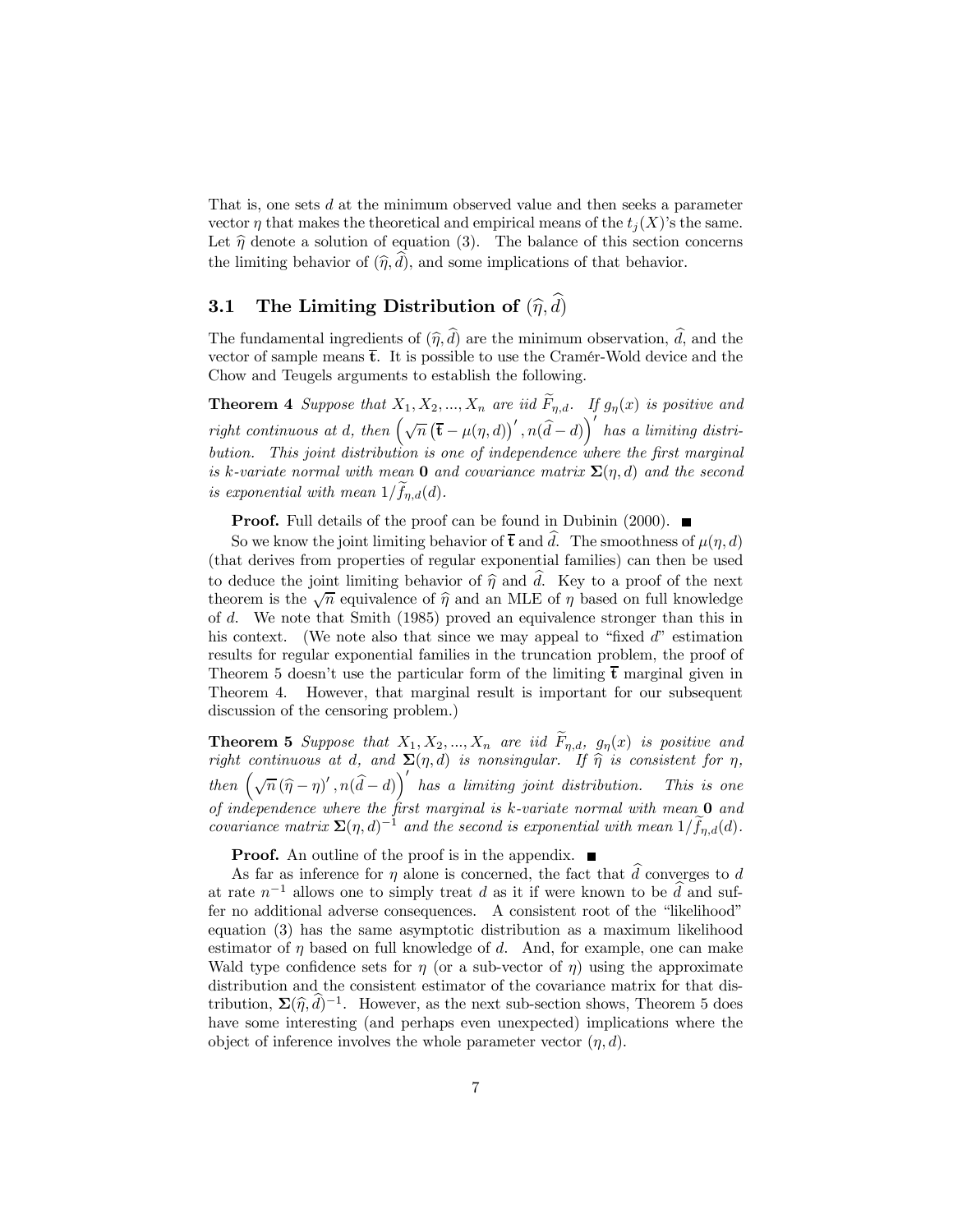### 3.2 Likelihood Ratio Testing

Consider first testing the hypotheses

$$
\mathrm{H}_0:(\eta,d)=(\eta_0,d_0)\ \ \text{versus}\ \mathrm{H}_\mathrm{a}:\mathrm{not}\ \mathrm{H}_0
$$

under the assumptions of Theorem 5 at  $(\eta_0, d_0)$ . A likelihood ratio test statistic for these hypotheses is

$$
\Lambda(\eta_0, d_0) = \frac{\sup_{(\eta,d)} \prod_{i=1}^n \widetilde{f}_{\eta,d}(X_i)}{\prod_{i=1}^n \widetilde{f}_{\eta_0,d_0}(X_i)}
$$

Classical analyses under regularity conditions produce  $\chi^2$  limiting null distributions for twice the natural log of this kind of statistic, where the degrees of freedom correspond to the dimension of the parameter vector. But it is not a priori obvious whether any standard distribution will describe the limiting null behavior of  $2 \ln \Lambda(\eta_0, d_0)$  in the present context.

Consider a second order Taylor expansion of

$$
\ln \prod_{i=1}^n \widetilde{f}_{\eta_0,d_0}(X_i)
$$

at the point  $(\hat{\eta}, d)$ . All second and higher order derivatives of ln  $f_{\eta,d}(x)$  with respect to the entries of  $\eta$  are constant in x, as are first and higher order derivatives with respect to d. Further, for any j, the sum  $\sum_{i=1}^{n} \frac{\partial}{\partial \eta_i} \ln \widetilde{f}_{\eta,d}(X_i) \Big|_{\widehat{\eta},\widehat{d}}$ is 0 by design. So we may write

$$
\sum_{i=1}^{n} \ln \widetilde{f}_{\eta_{0},d_{0}}(X_{i}) = \sum_{i=1}^{n} \ln \widetilde{f}_{\widehat{\eta},\widehat{d}}(X_{i}) + n(d_{0} - \widehat{d}) \left. \frac{\partial}{\partial d} \ln \widetilde{f}_{\eta,d} \right|_{\widehat{\eta},\widehat{d}}
$$

$$
+ \left( \frac{n}{2} \right) \sum_{j=1}^{k} (\eta_{0j} - \widehat{\eta}_{j})^{2} \left. \frac{\partial^{2}}{\partial \eta_{j}^{2}} \ln \widetilde{f}_{\eta,d} \right|_{\widehat{\eta},\widehat{d}}
$$

$$
+ n \sum_{l \neq m} (\eta_{0l} - \widehat{\eta}_{l}) (\eta_{0m} - \widehat{\eta}_{m}) \left. \frac{\partial^{2}}{\partial \eta_{l} \partial \eta_{m}} \ln \widetilde{f}_{\eta,d} \right|_{\widehat{\eta},\widehat{d}}
$$

$$
+ n \sum_{j=1}^{k} (\eta_{0j} - \widehat{\eta}_{j}) (d_{0} - \widehat{d}) \left. \frac{\partial^{2}}{\partial \eta_{j} \partial d} \ln \widetilde{f}_{\eta,d} \right|_{\widehat{\eta},\widehat{d}}
$$

$$
+ \left( \frac{n}{2} \right) (d_{0} - \widehat{d})^{2} \left. \frac{\partial^{2}}{\partial d^{2}} \ln \widetilde{f}_{\eta,d} \right|_{\widehat{\eta},\widehat{d}} + R_{n}(\widehat{\eta},\widehat{d})
$$
(4)

where the remainder term  $R_n(\hat{\eta}, d)$  involves sums of products of third order terms in  $(d_0 - d)$  and the  $(\eta_{0j} - \hat{\eta}_j)$  and third order partials evaluated at  $(\eta^*, d^*) = \alpha(\eta_0, d_0) + (1 - \alpha)(\hat{\eta}, d)$  for some  $\alpha \in (0, 1)$ . (With  $(\eta_0, d_0)$  probability 1,  $d_0 < d$  and this expansion makes sense. The loglikelihood is smooth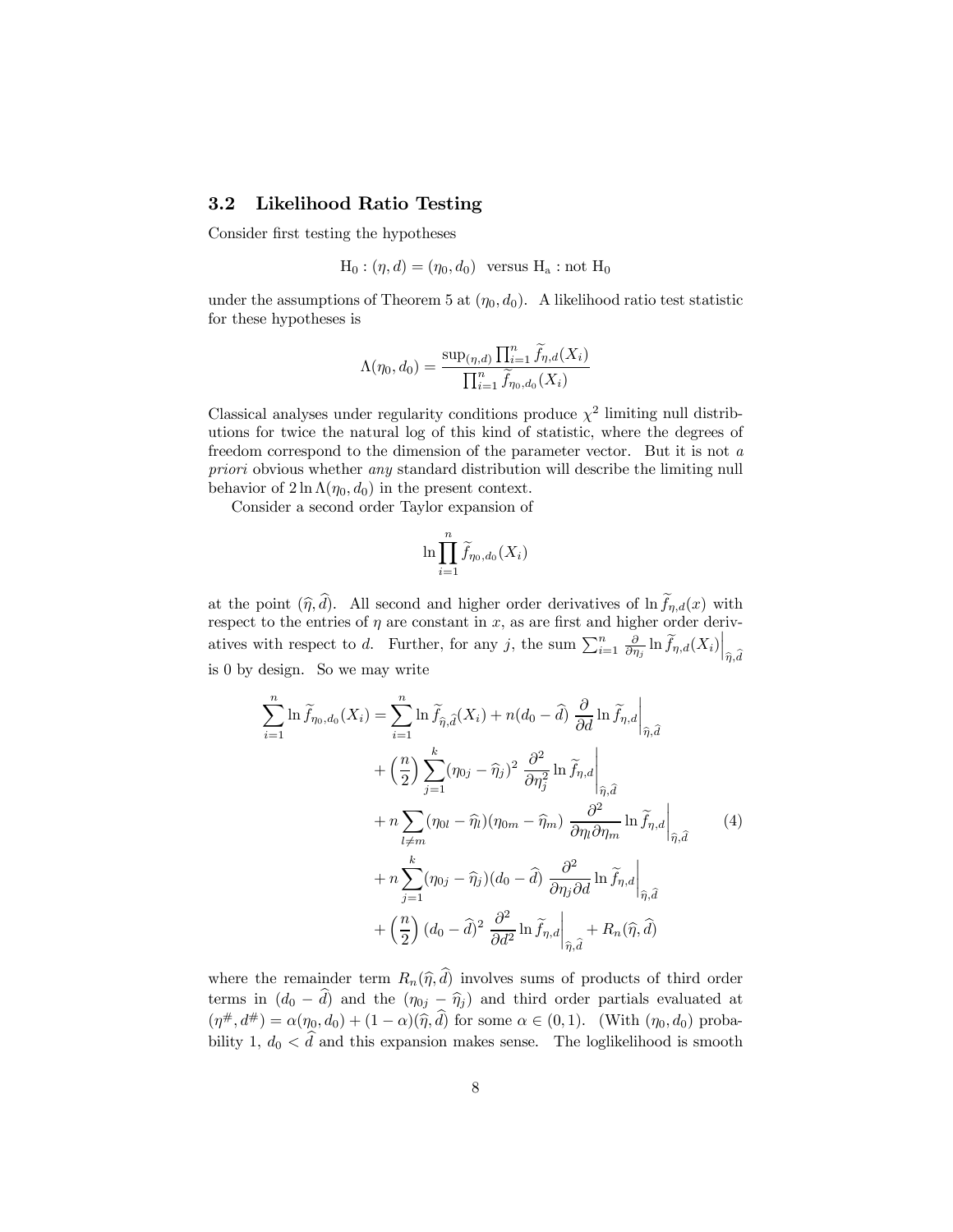for  $d < d$  and its discontinuity along the  $d = d$  hyperplane is irrelevant to the validity of this expansion as long as partials with respect to  $d$  are interpreted as left partials.)

The negligibility of the last three summands in expansion (4) (including  $R_n(\hat{\eta}, \hat{d})$  follows immediately from the consistency of  $(\hat{\eta}, \hat{d})$  and  $(\eta^{\#}, d^{\#})$  for  $(\eta_0, d_0)$  under the null hypothesis, the fact that under the null hypothesis  $n(d_0$ d) and each  $n(\eta_{0j} - \hat{\eta}_j)^2$  converge in distribution and the continuity of the derivatives in the parameters. So we may analyze the limiting null behavior of

$$
\lambda(\eta_0, d_0) = 2\left(L(\widehat{\eta}, \widehat{d}) - L(\eta_0, d_0)\right) = -2\left(\sum_{i=1}^n \ln \widetilde{f}_{\eta_0, d_0}(X_i) - \sum_{i=1}^n \ln \widetilde{f}_{\widehat{\eta}, \widehat{d}}(X_i)\right)
$$

(which will often be the limiting null behavior of  $2 \ln \Lambda(\eta_0, d_0)$ ) by considering −2 times the 2nd, 3rd and 4th terms on the right of expansion (4).

First,

$$
-2n(d_0 - \widehat{d}) \left. \frac{\partial}{\partial d} \ln \widetilde{f}_{\eta,d} \right|_{\widehat{\eta},\widehat{d}} = 2 \left( \left. \frac{\partial}{\partial d} \ln \widetilde{f}_{\eta,d} \right|_{\widehat{\eta},\widehat{d}} \right) n(\widehat{d} - d_0)
$$

The consistency of  $(\hat{\eta}, d)$  for  $(\eta_0, d_0)$  under the null hypothesis, the continuity of the partial derivative in the parameter vector, and the limiting distribution for  $n(d - d_0)$  promised by Theorem 5 show that under the null hypothesis this is asymptotically 2  $\left(\left.\frac{\partial}{\partial d} \ln \widetilde{f}_{\eta,d}\right|_{\eta_0,d_0}\right.\\$  $\setminus$ times an exponential variable with mean  $1/f_{\eta_0,d_0}(d_0)$ . But

$$
\frac{\partial}{\partial d} \ln \widetilde{f}_{\eta,d} = \frac{\partial}{\partial d} \ln \mathcal{K}(\eta,d) = -\frac{\partial}{\partial d} \ln \int_d^\infty g_\eta(x)dx = \widetilde{f}_{\eta,d}(d)
$$

so that the null limit of  $-2n(d_0 - \hat{d}) \frac{\partial}{\partial d} \ln \widetilde{f}_{\eta,d} \Big|_{\widehat{\eta},\widehat{d}}$  is exponential with mean 2, that is  $\chi_2^2$ .

Then

$$
-2\left(\left(\frac{n}{2}\right)\sum_{j=1}^k(\eta_{0j}-\widehat{\eta}_j)^2\left.\frac{\partial^2}{\partial\eta_j^2}\ln\widetilde{f}_{\eta,d}\right|_{\widehat{\eta},\widehat{d}}+n\sum_{l\neq m}(\eta_{0l}-\widehat{\eta}_l)(\eta_{0m}-\widehat{\eta}_m)\left.\frac{\partial^2}{\partial\eta_l\partial\eta_m}\ln\widetilde{f}_{\eta,d}\right|_{\widehat{\eta},\widehat{d}}\right)
$$

is the quadratic form

$$
\sqrt{n} \left( \eta_0 - \widehat{\eta} \right)' \left( \left. \frac{\partial^2}{\partial \eta_l \partial \eta_m} \left( - \ln \mathcal{K}(\eta, d) \right) \right|_{\widehat{\eta}, \widehat{d}} \right)_{l=1,...,k; \; m=1,...,k} \left( \sqrt{n} \left( \eta_0 - \widehat{\eta} \right) \right)
$$

Theorem 5 guarantees that under the null hypothesis  $\sqrt{n} (\eta_0 - \hat{\eta})$  is asymptotically k-variate normal with mean 0 and covariance matrix  $\Sigma(\eta_0, d_0)^{-1}$  while the null consistency of  $(\hat{\eta}, d)$  for  $(\eta_0, d_0)$ , the continuity of derivatives of  $-\ln \mathcal{K}(\eta, d)$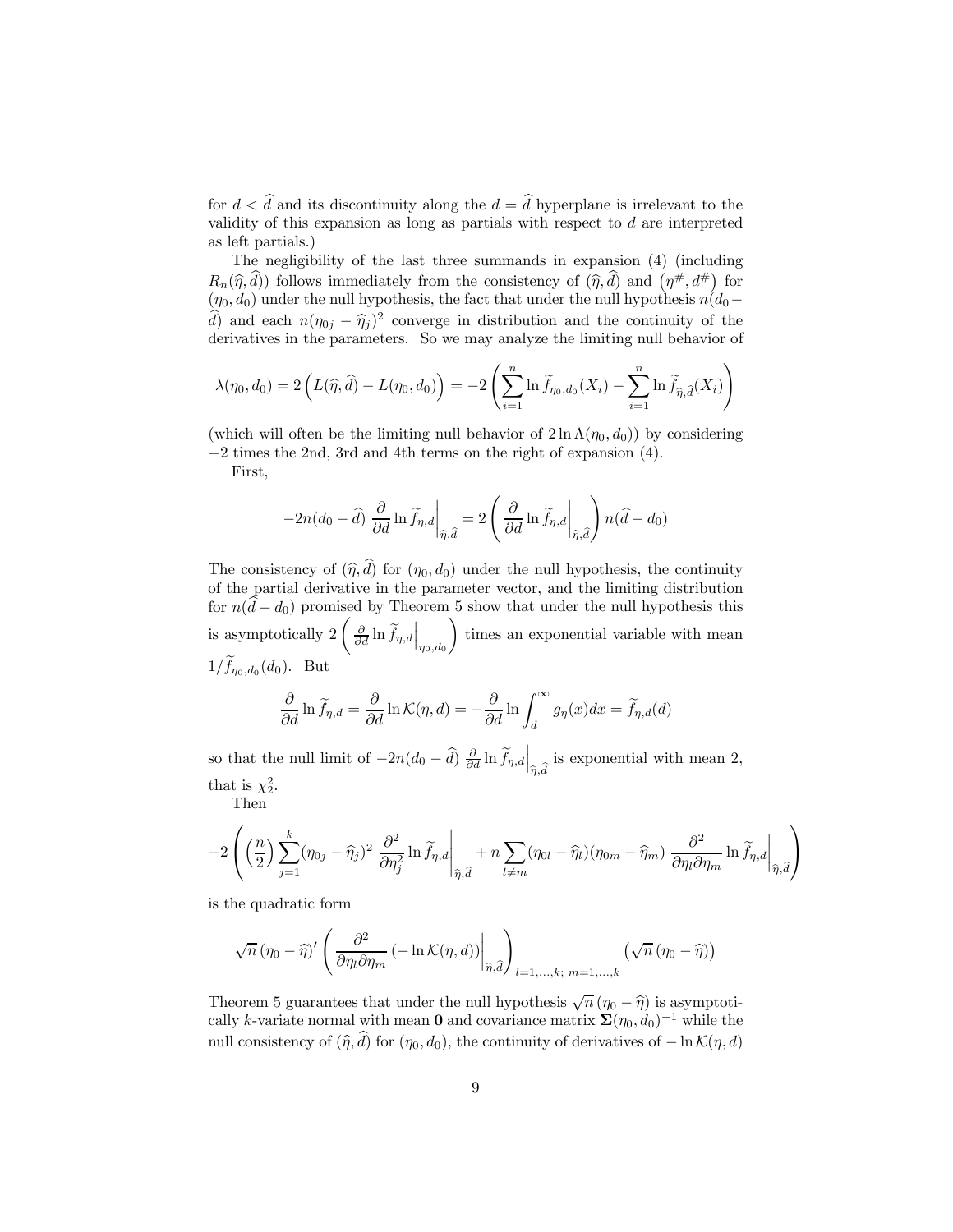and Proposition 1 imply that the  $k \times k$  matrix above converges in  $(\eta_0, d_0)$  probability to  $\Sigma(\eta_0, d_0)$ . The quadratic form is then asymptotically  $\chi^2_k$  under the null hypothesis, and by Theorem 5 asymptotically independent of the linear term in  $d_0$ .

So, under the null hypotheses  $\lambda(\eta_0, d_0)$  has the limiting distribution of a sum of independent  $\chi^2$  random variables and

$$
\lambda(\eta_0, d_0) \xrightarrow{\mathcal{L}} \chi^2_{k+2}
$$

This is a novel and possibly surprising result. The "classical"  $\chi^2$  nature of the limiting null distribution is preserved in this partially nonregular context, but the appropriate degrees of freedom are neither the dimension of the parameter vector  $(k+1)$ , nor the dimension of  $\eta$  (which is what one might possibly expect taking too seriously the notion that the estimation of  $d$  is of little asymptotic consequence in this problem). The fact that the linear term in  $d_0$  in the Taylor expansion for  $\ln \prod_{i=1}^n \widetilde{f}_{\eta_0,d_0}(X_i)$  is not negligible (and asymptotically  $\chi_2^2$ ) produces the novel limiting distribution.

We remarked in the Introduction that the techniques of this paper can be extended to families with both a lower and an upper threshold. In those families, the limiting null distribution associated with a likelihood ratio statistic for a point null hypothesis for the full parameter vector will be  $\chi^2_{k+4}$  (following from a distributional result that shows the sample minimum, the sample maximum and an appropriately defined  $\hat{\eta}$  to be asymptotically independent).

Further, this kind of analysis extends to likelihood ratio tests of other possibly more interesting hypotheses. For k' smooth functions  $\theta_1, \theta_2, ..., \theta_{k'}$  each mapping  $\Omega \times \mathcal{R}^1$  to  $\mathcal{R}^1$ , consider a null hypothesis of the form  $H_0 : \theta_i(\eta, d) = 0$ for  $i = 1, 2, ..., k'$ . For example, a point null hypothesis concerning the mean of  $X \sim F_{n,d}$  is of this form with  $k' = 1$ . Or in a truncated normal family, a point null hypothesis about the pair  $(\mu, \sigma)$ -the mean and standard deviation of the untruncated distribution–is of this form with  $k' = 2$ . A likelihood ratio test statistic for this null hypothesis is

$$
\Lambda_{\theta} = \frac{\sup_{(\eta,d)} \prod_{i=1}^{n} \widetilde{f}_{\eta,d}(X_i)}{\sup_{(\eta,d) \text{ with } \theta(\eta,d)=0} \prod_{i=1}^{n} \widetilde{f}_{\eta,d}(X_i)}
$$

and analysis of the null behavior of  $\Lambda_{\theta}$  employs an expansion of the form (4) where  $(\eta_0, d_0)$  is replaced by  $(\widehat{\eta}_{\theta}, d_{\theta})$ , the vector of maximum likelihood estimates under the k' constraints  $\theta_i(\eta, d)=0$ .

At a parameter vector  $(\eta_0, d_0)$  satisfying the constraints, these are at least locally linear and the nature of the asymptotics depends on the character of the set of gradient vectors  $\nabla \theta_i$  at  $(\eta_0, d_0)$ . Consider the situation where the k' gradient vectors  $\nabla \theta_i(\eta_0, d_0)$  are linearly independent. There are two subcases, according to whether or not there is some  $i$  for which the first  $k$  entries of  $\nabla \theta_i(\eta_0, d_0)$  are all 0, that is whether or not (at least locally) the constraints completely specify  $d = d_0$ . Where d is (locally) completely specified, the analysis proceeds almost exactly as in the earlier point null hypothesis case. The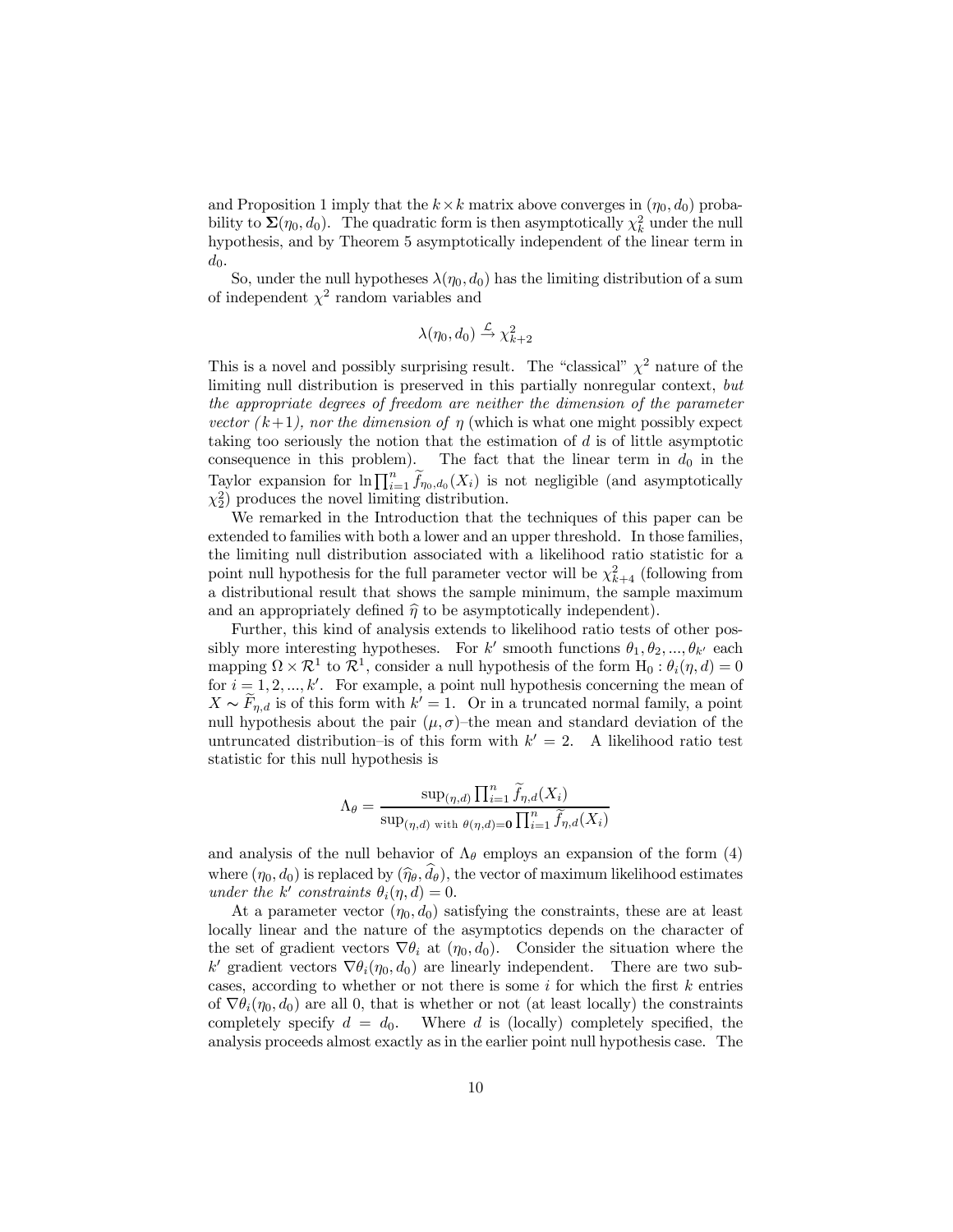linear term in  $\hat{d}_{\theta}$  in the expansion of ln  $\prod_{i=1}^n \tilde{f}_{\hat{\eta}_{\theta},\hat{d}_{\theta}}(X_i)$  makes a  $\chi^2$  contribution to the final limit. The quadratic form in  $(\hat{\eta}_{\theta} - \hat{\eta})$  is asymptotically a quadratic form in the difference between a k-variate normal vector and its projection on a  $(k'-1)$ -dimensional space containing its mean vector, and is asymptotically  $\chi^2_{k'-1}$ . So a  $\chi^2_{k'+1}$  null limit results. Where d is not (locally) completely specified, one can argue based on the null consistency of both  $(\hat{\eta}, d)$  and  $(\hat{\eta}_{\theta}, d_{\theta})$ and the fact that while first partials of  $n^{-1} \ln \prod_{i=1}^n \widetilde{f}_{\eta,d}(X_i)$  with respect to the  $\eta_j$ 's at  $(\hat{\eta}, d)$  are 0 the first partial with respect to d tends to something positive, that with probability tending to 1,  $d_{\theta} = d$  exactly. This means that asymptotically only the quadratic form in  $(\hat{\eta}_{\theta} - \hat{\eta})$  is important, and  $(\hat{\eta}_{\theta} - \hat{\eta})$ is the difference between a  $k$ -variate normal vector and its projection on a  $k'$ dimensional space containing its mean vector. So a  $\chi^2_{k'}$  limit results.

One can go on to consider likelihood ratio testing of (sets of) "one-sided" hypotheses of the form  $H_0 : \theta_i(\eta, d) \leq 0$  for  $i = 1, 2, ..., k'$  after the fashion of Chernoff (1954) or Ferguson (1996, page 150). Here cutoff points are based on the limiting distribution(s) of the test statistic for parameter vectors on the boundary of the null region. Unless  $k' = 1$  several fundamentally different analysis must be considered, depending upon how many (and which) of the of  $\theta_i(\eta, d)$  are strictly negative, i.e. depending upon the local character of the boundary at the parameter vector under consideration. (Asymptotics at "corners" are different than at points on "edges," which are different from those at points "in the middle of a face," etc.)

As the simplest example of what happens with one-sided likelihood ratio testing, consider  $k' = 1$  cases. For  $(\eta_0, d_0)$  with  $\theta(\eta_0, d_0) = 0$ , suppose first that  $\theta(\eta, d) = 0$  (at least locally) specifies  $d = d_0$ . Where  $\theta(\eta, d) \leq 0$  locally amounts to  $d \leq d_0$ , the  $(\eta_0, d_0)$  limiting distribution of twice the log of the likelihood ratio statistic will be  $\chi^2$ . Where  $\theta(\eta, d) \leq 0$  locally amounts to  $d \geq d_0$  twice the log of the likelihood ratio statistic is 0 when  $d \geq d_0$  and so the  $(\eta_0, d_0)$  limiting distribution is a point mass at 0. Where  $\theta(\eta, d)=0$  does not locally specify  $d = d_0$  the  $(\eta_0, d_0)$  limiting distribution of twice the log of the likelihood ratio statistic will be an equal-parts mixture of a unit point mass at 0 and a  $\chi_1^2$  distribution, as argued in Chernoff (1954). For typical one-sided testing problems like ones concerning the mean of  $X \sim F_{\eta,d}$ , this last limit will hold for all parameter points on the boundary of the null region.

### 3.3 Confidence Set Estimation

Theorem 5 immediately enables Wald type confidence set estimation for  $\eta$ .

$$
\left\{ \eta \mid n \left( \widehat{\eta} - \eta \right)^{\prime} \mathbf{\Sigma}(\widehat{\eta}, \widehat{d}) \left( \widehat{\eta} - \eta \right) < \chi_{k, \gamma}^{2} \right\}
$$

functions as a large sample  $\gamma$ -level confidence set for  $\eta$  (and the obvious modifications can be made to produce confidence sets for sub-vectors). Further,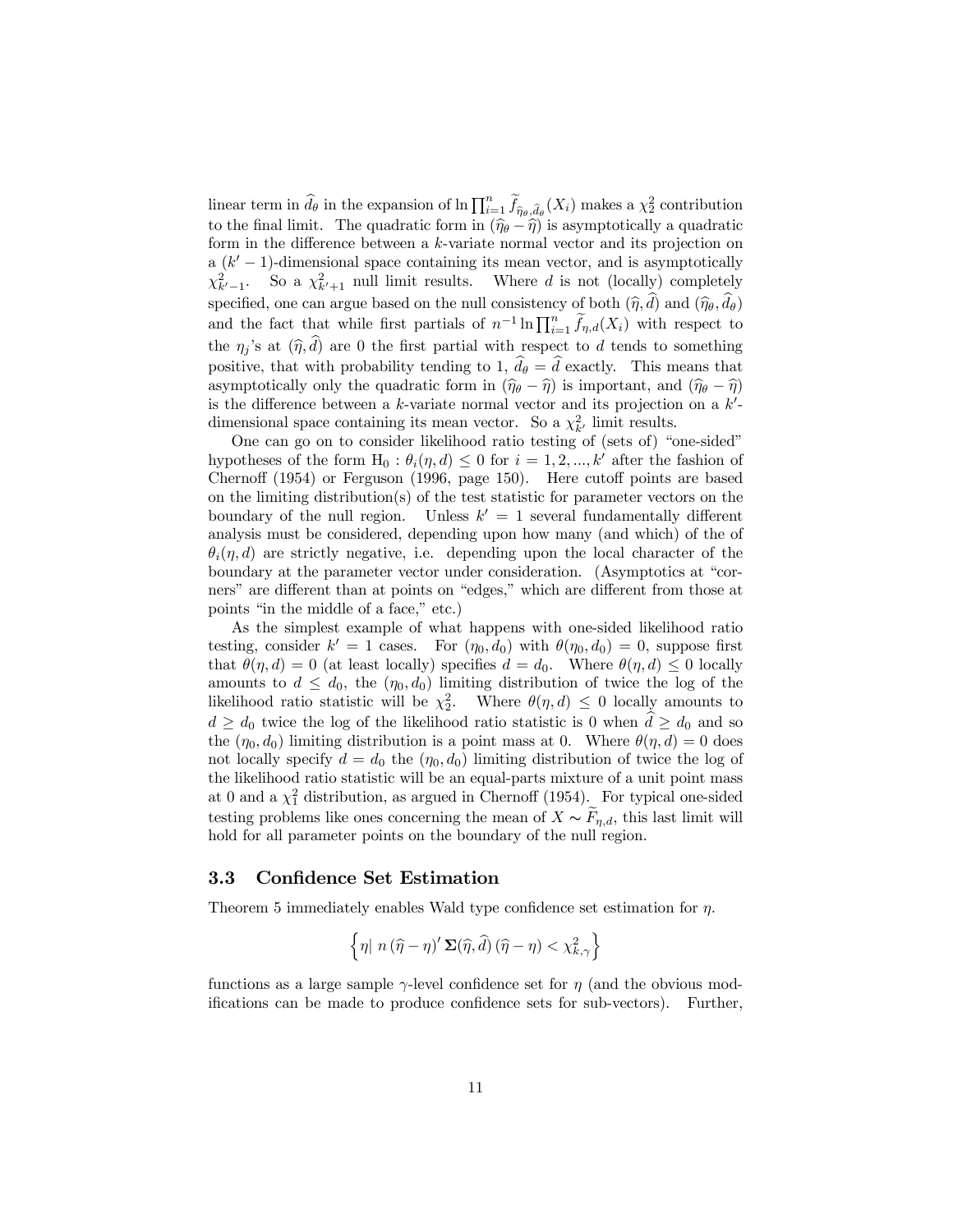Theorem 5 implies that  $n(d-d)f_{\hat{\eta},\hat{d}}(d) \stackrel{\mathcal{L}}{\rightarrow} \text{Exp}(1)$  so that for  $s > 0$ 

$$
\left(\widehat{d} - \frac{s}{n \widetilde{f}_{\widehat{\eta},\widehat{d}}(\widehat{d})}, \widehat{d}\right)
$$

is a large sample  $(1 - \exp(-s))$ -level confidence interval for d.

But it also possible to invert the likelihood ratio tests of the previous subsection to do set estimation for one or more functions of  $(\eta, d)$ . For example, the set

$$
\left\{(\eta,d)|\ \lambda(\eta,d)<\chi_{k+2,\gamma}^2\right\}
$$

is an approximate  $\gamma$ -level confidence set for the entire parameter vector  $(\eta, d)$ . And with  $\theta_i(\eta, d) = \rho_i(\eta, d) - c_i$  for constants  $c_i$ , inversion of likelihood ratio tests for H<sub>0</sub>:  $\theta_i(\eta, d) = 0$  for  $i = 1, 2, ..., k'$  as **c** ranges over  $\mathcal{R}^{k'}$  produces a joint confidence set for values of the k' parametric functions  $\rho_i(\eta, d)$ .

# 4 Inference in the Censored Exponential Family

Consider next inference for  $(\eta, d) \in \Omega \times \mathcal{R}^1$  based on  $X_1^*, X_2^*, ..., X_n^*$  that are iid from a distribution on  $[-\infty, \infty)$  of the form

$$
F_{\eta}(d)\delta_{-\infty} + (1 - F_{\eta}(d))\widetilde{F}_{\eta,d}
$$

Let  $n_{-\infty}$  denote the count of observations  $X_i^*$  that are " $-\infty$ " or "nondetects" and abbreviate  $n - n_{-\infty}$  as  $n_{\mathcal{R}}$ . Unless  $d \leq \min\{X_i^* | X_i^* > -\infty\}$  the loglikelihood is  $-\infty$ . For d no more than the minimum "detect," and

$$
\overline{t}_j^* = \frac{1}{n_{\mathcal{R}}} \sum_{i \text{ s.t. } X_i^* > -\infty} t_j(X_i^*)
$$

the loglikelihood function for this second problem is

$$
L^*(\eta, d) = n_{-\infty} \ln F_{\eta}(d) + n_{\mathcal{R}} \sum_{j=1}^k \eta_j \overline{t}_j^* + \sum_{i \text{ s.t. } X_i^* > -\infty} \ln h(X_i^*) + n_{\mathcal{R}} \ln \mathcal{K}(\eta, -\infty)
$$

and we consider inference based on this.

For any  $\eta$ ,  $L^*(\eta, d)$  is nondecreasing in  $d \leq \min\{X_i^* | X_i^* > -\infty\}$ . So an obvious likelihood-based estimator of d is

$$
\widehat{d}^* = \min\left\{X_i^* \middle| \ X_i^* > -\infty\right\}
$$

and we maximize  $L^*(\eta, d^*)$  in order to find an estimator for  $\eta$ . Now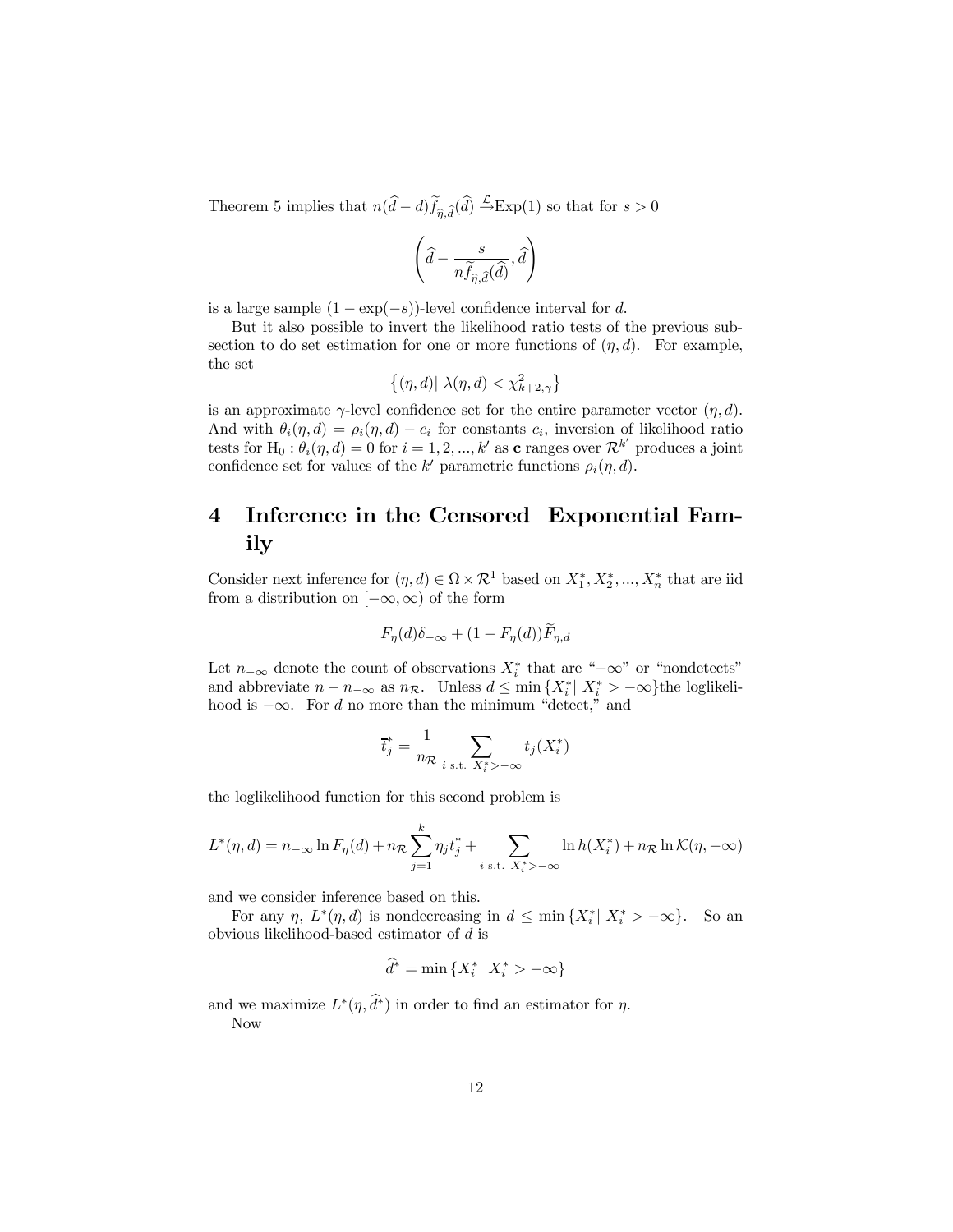$$
\frac{\partial}{\partial \eta_j} L^*(\eta, d) = n_{-\infty} \cdot \frac{\frac{\partial}{\partial \eta_j} F_{\eta}(d)}{F_{\eta}(d)} + n_{\mathcal{R}} \overline{t}_j^* - n_{\mathcal{R}} \mu_j(\eta, -\infty)
$$

An implication of part 1 of Proposition 1 is that for  $d \geq -\infty$ 

$$
\frac{\partial}{\partial \eta_j} \mathcal{K}(\eta, d) = -\mathcal{K}(\eta, d) \widetilde{\mathbf{E}}_{\eta, d} t_j(X) = -\mathcal{K}(\eta, d) \mu_j(\eta, d)
$$

and upon using this and the fact that

$$
F_{\eta}(d) = 1 - \frac{\mathcal{K}(\eta, -\infty)}{\mathcal{K}(\eta, d)}
$$

it is easy to establish that

$$
\frac{\partial}{\partial \eta_j} F_{\eta}(d) = (1 - F_{\eta}(d)) (\mu_j(\eta, -\infty) - \mu_j(\eta, d))
$$

Combining this with a small amount of algebra

$$
\frac{\partial}{\partial \eta_j} L^*(\eta, d) = n_{-\infty} \widetilde{\tilde{\mathcal{E}}}_{\eta, d} t_j(X) + n_{\mathcal{R}} \tilde{t}_j^* - n\mu_j(\eta, -\infty)
$$
(5)

Finally setting each  $\frac{\partial}{\partial \eta_j} L^*(\eta, \hat{d}^*)=0$ , the estimating equations for  $\eta$  are

$$
\frac{n_{-\infty}}{n}\overline{\widetilde{\mathbf{E}}}_{\eta,\widehat{d}^*}\mathbf{t}(X) + \frac{n_{\mathcal{R}}}{n}\overline{\mathbf{t}}^* = \mu(\eta, -\infty)
$$
 (6)

where in the obvious way  $\mathbf{\bar{t}}^* = (\bar{t}_1^*, \bar{t}_2^*, ..., \bar{t}_k^*)'$ . One sets d at the minimum observed "detect" value and then seeks  $\eta$  that makes a natural (censored-data) empirical approximation of  $E_n(t)$  equal to that (without-censoring) mean vector. Let  $\hat{\eta}^*$  denote a solution of equation (6). The balance of this section concerns the limiting behavior of  $(\hat{\eta}^*, d^*)$  and some of its implications.

# **4.1** The Limiting Distribution of  $(\widehat{\eta}^*, d^*)$

The ingredients of  $(\hat{\eta}^*, d^*)$  are the minimum "detect"  $d^*$ , the vector of "detect" sample means  $\bar{\mathbf{t}}^*$  and the count of "nondetects"  $n_{-\infty}$ . We may use what is known from Section 3 about the behavior of d and  $\bar{t}$  as the basis for an analysis of the behavior of  $\hat{d}^*, \bar{t}^*$  and  $n_{-\infty}$  if we first establish an appropriate lemma.

**Lemma 6** Suppose random vectors  $Y_1, Y_2, Y_3, ...$  converge in distribution to Y and that nonnegative integer-valued random variables  $B_1, B_2, B_3, \ldots$  converge to  $\infty$  with probability 1. Suppose further that  $Z_1, Z_2, Z_3, \ldots$  are one-to-one transformations of the  $B_n$  converging in distribution to Z. If  $\mathbf{W}_1, \mathbf{W}_2, \mathbf{W}_3, \dots$ are such that conditional on  $B_n = b$ ,  $\mathbf{W}_n$  has the same distribution as  $\mathbf{Y}_b$ ,

$$
(Z_n, \mathbf{W}_n) \stackrel{\mathcal{L}}{\rightarrow} (Z, \mathbf{Y})
$$

where  $Z$  and  $Y$  are independent.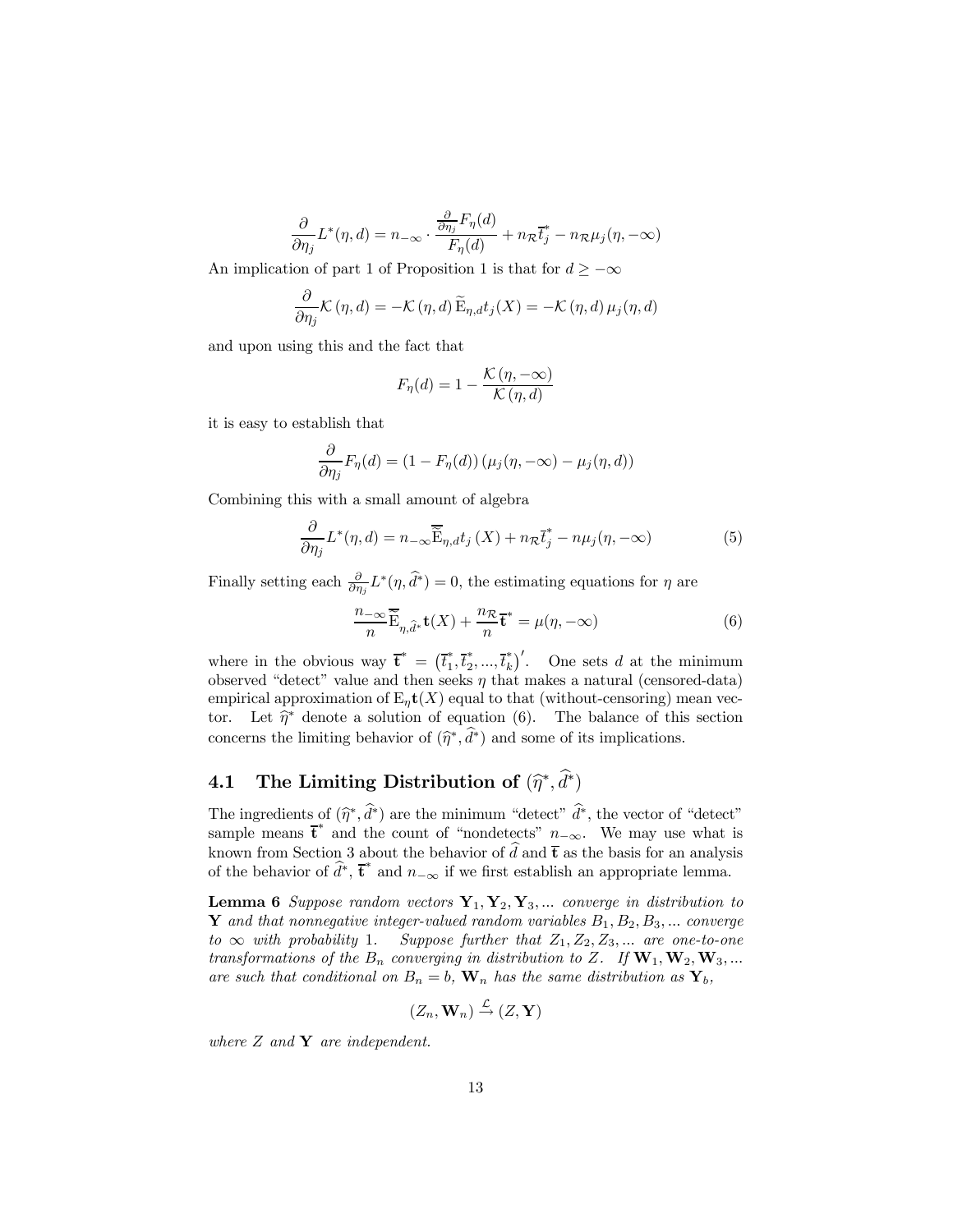**Proof.** Let  $\psi_n(\mathbf{s})$  be the characteristic function of  $\mathbf{Y}_n$  and  $\psi(\mathbf{s})$  be the characteristic function of Y, and consider the characteristic function of  $(Z_n, \mathbf{W}_n)$ ,  $\Psi_n(u, \mathbf{s})$ . For any fixed  $(u, \mathbf{s})$ 

$$
\Psi_n (u, \mathbf{s}) = \text{EE} [\exp(iuZ_n + i\mathbf{s}' \mathbf{W}_n) | B_n]
$$
  
=  $\text{E} \exp(iuZ_n) \psi_{B_n}(\mathbf{s})$   
=  $\text{E} \exp(iuZ_n) \psi(\mathbf{s}) + \text{E} \exp(iuZ_n) [\psi_{B_n}(\mathbf{s}) - \psi(\mathbf{s})]$ 

Now,

$$
|\text{E} \exp(iuZ_n) [\psi_{B_n}(\mathbf{s}) - \psi(\mathbf{s})]| \leq \text{E} |\exp(iuZ_n) [\psi_{B_n}(\mathbf{s}) - \psi(\mathbf{s})]|
$$
  

$$
\leq \text{E} |\psi_{B_n}(\mathbf{s}) - \psi(\mathbf{s})|
$$

But the almost sure convergence of  $B_n$  to  $\infty$  implies that  $|\psi_{B_n}(\mathbf{s}) - \psi(\mathbf{s})| \to 0$ almost surely. Then since  $|\psi_{B_n}(\mathbf{s}) - \psi(\mathbf{s})| \leq 2$  the dominated convergence theorem implies that  $E[\psi_{B_n}(\mathbf{s}) - \psi(\mathbf{s})] \to 0$ . Finally, since by hypothesis Eexp  $(iuZ_n) \rightarrow \text{Eexp}(iuZ)$  the result follows.

**Theorem 7** Suppose  $X_1^*, X_2^*, ..., X_n^*$  are iid  $F_{\eta}(d)\delta_{-\infty} + (1 - F_{\eta}(d))F_{\eta,d}$ . If  $g_{\eta}(x)$  is positive and right continuous at d and  $F_{\eta}(d) \in (0,1)$ ,

$$
\left(\sqrt{n_{\mathcal{R}}}\left(\overline{\mathbf{t}}^* - \mu(\eta, d)\right)', \frac{n_{-\infty} - nF_{\eta}(d)}{\sqrt{nF_{\eta}(d)(1 - F_{\eta}(d))}}, n_{\mathcal{R}}\left(\widehat{d}^* - d\right)\right)'
$$

has a limiting distribution. This is one of independence where the first marginal is k-variate normal with mean **0** and covariance matrix  $\Sigma(\eta, d)$ , the second is standard normal, and the third is exponential with mean  $1/f_{\eta,d}(d)$ .

**Proof.** Conditional on  $X_i^* > -\infty$ ,  $X_i^*$  is from the distribution  $F_{\eta,d}$ . Therefore, conditioned on  $n_{\mathcal{R}}$ 

$$
\left(\sqrt{n_{\mathcal{R}}} \left(\overline{\mathbf{t}}^* - \mu(\eta, d)\right)', n_{\mathcal{R}} \left(\widehat{d}^* - d\right)\right)'
$$

has the same distribution as  $(\sqrt{n} (\bar{t} - \mu(\eta, d))', n(\hat{d} - d))'$  considered in Theorem 4 for a sample of size  $n = n<sub>R</sub>$ . By Theorem 4 these distributions converge to the product of a k-variate normal with mean 0 and covariance matrix  $\Sigma(\eta, d)$ and an exponential with mean  $1/f_{\eta,d}(d)$ .

Now  $n_{\mathcal{R}} \to \infty$  almost surely, and since  $n_{-\infty} = n - n_{\mathcal{R}}$ ,

$$
Z_n = \frac{n_{-\infty} - nF_{\eta}(d)}{\sqrt{nF_{\eta}(d) \left(1 - F_{\eta}(d)\right)}}
$$

is a one-to-one transformation of  $n_{\mathcal{R}}$ .  $Z_n$  converges in distribution to standard normal, so applying Lemma 6 with  $B_n = n_{\mathcal{R}}$ , the theorem follows.

The analysis of the asymptotic behavior of  $(\hat{\eta}^*, d^*)$  follows from smoothness properties and Theorem 7, much as the asymptotic behavior of  $(\hat{\eta}, d)$  in the truncation problem follows from smoothness properties and Theorem 4. The details of proof are more tedious, but in the end one has the following.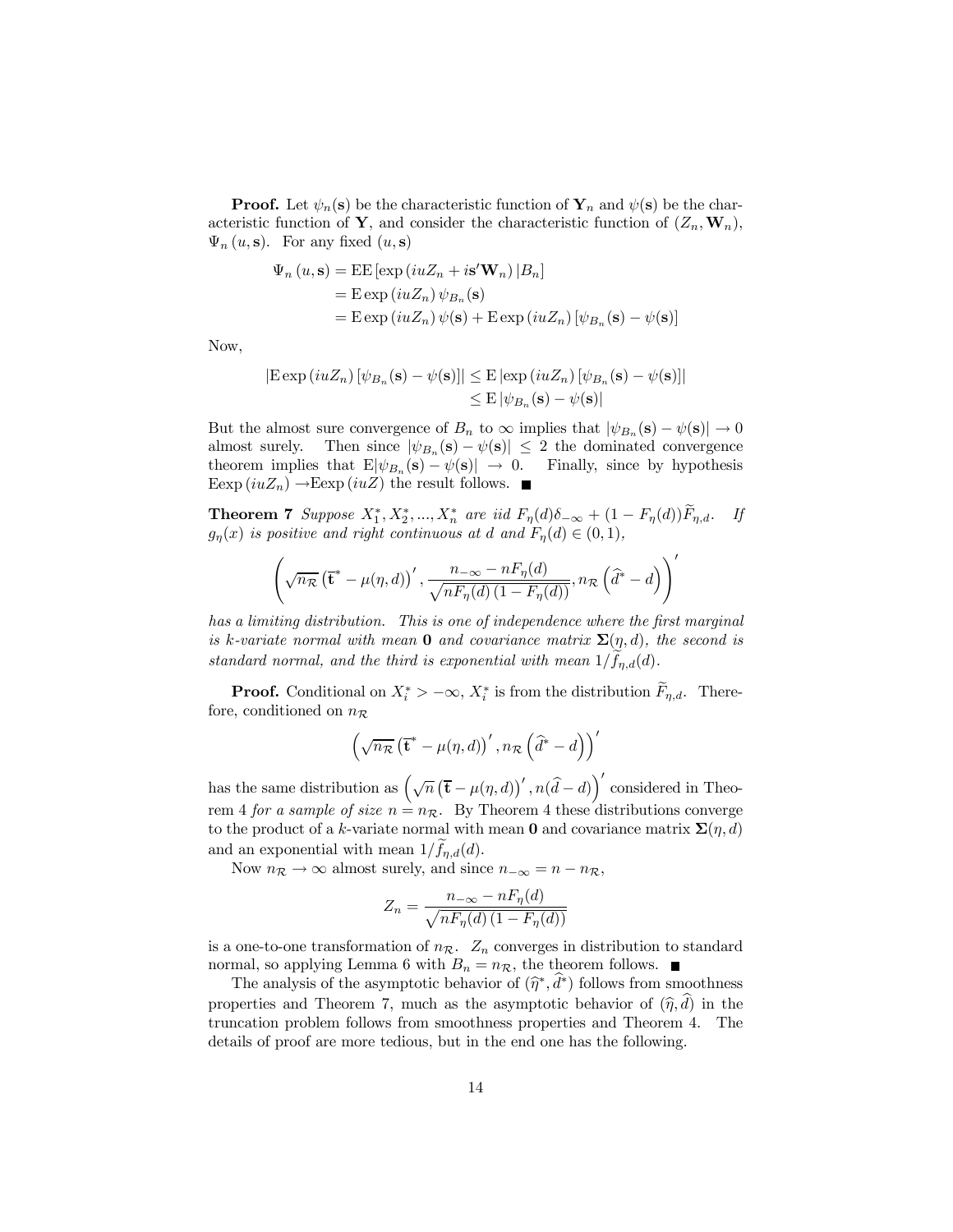**Theorem 8** Suppose  $X_1^*, X_2^*, ..., X_n^*$  are iid  $F_{\eta}(d)\delta_{-\infty} + (1 - F_{\eta}(d))F_{\eta,d}, g_{\eta}(x)$ is positive and right continuous at d,  $F_{\eta}(d) \in (0,1)$ ,  $\mathbf{I}^*(\eta, d)$  is nonsingular and  $\widehat{\eta}^*$  is consistent for  $\eta$ . Then  $\sqrt{n}(\widehat{\eta}^* - \eta)$  and  $n(\widehat{d}^* - d)$  have limiting distributions. These are respectively  $k$ -variate normal with mean  $0$  and covariance matrix  $\mathbf{I}^*(\eta, d)^{-1}$  and exponential with mean  $1/f_{\eta}(d)$ .

If in addition, there exists  $\widetilde{\eta}^*$  that solves

$$
\frac{n_{-\infty}}{n}\overline{\widetilde{E}}_{\eta,d}\mathbf{t}(X) + \frac{n_{\mathcal{R}}}{n}\overline{\mathbf{t}}^* = \mu(\eta, -\infty)
$$

and is consistent for  $\eta$ , then  $(\sqrt{n}(\hat{\eta}^* - \eta)'$ ,  $n(\hat{d}^* - d)$  has a limiting joint distribution of independence between  $\sqrt{n}(\widehat{\eta}^* - \eta)$  and  $n(\widehat{d}^* - d)$ .

**Proof.** An outline of the proof is in the appendix.  $\blacksquare$ 

Theorem 8 says that the asymptotics of maximum likelihood estimation under censoring with unknown threshold are analogous to those under truncation. As far as inference for  $\eta$  alone is concerned, the fact that  $d^*$  converges to d at rate  $n^{-1}$  allows one to treat d as it if were known to be  $\tilde{d}^*$  and suffer no additional adverse consequences. A consistent root of the "likelihood" equation (6) has the same asymptotic distribution as a maximum likelihood estimator of  $\eta$ based on full knowledge of d. And Theorem 8 has implications for testing and interval estimation analogous to what we found in Sections 3.2 and 3.3 under truncation.

### 4.2 Likelihood Ratio Testing

As in the truncation case, consider first testing

 $H_0: (\eta, d) = (\eta_0, d_0)$  versus  $H_a$ : not  $H_0$ 

under the assumptions of Theorem 8 at  $(\eta_0, d_0)$ . Our interest is in the asymptotic null behavior of

$$
\lambda^*(\eta_0,d_0)=2\left(L^*(\widehat{\eta}^*,\widehat{d}^*)-L^*(\eta_0,d_0)\right)
$$

and we proceed by considering the nature of a Taylor expansion for  $L^*(\eta_0, d_0)$ at the point  $(\hat{\eta}^*, d^*)$ .

The first order terms in the elements of  $\eta_0$  are 0 by design. The first order term in  $d_0$  is

$$
n_{-\infty}\left(d_0 - \widehat{d}^*\right)\left(\frac{f_{\widehat{\eta}^*}(\widehat{d}^*)}{F_{\widehat{\eta}^*}(\widehat{d}^*)}\right) = -\left(\frac{n_{-\infty}}{n_{\mathcal{R}}}\right)\left(\frac{1 - F_{\widehat{\eta}^*}(\widehat{d}^*)}{F_{\widehat{\eta}^*}(\widehat{d}^*)}\right)\widetilde{f}_{\widehat{\eta}^*,\widehat{d}^*}(\widehat{d}^*)\cdot n_{\mathcal{R}}\left(\widehat{d}^*-d_0\right)
$$

which in light of Theorem 7 is asymptotically  $-1$  times an Exp(1) random variable under  $H_0$ . So, just as in the truncation case, the contribution of the linear term in  $d_0$  to the null limiting behavior of  $\lambda^*(\eta_0, d_0)$  is  $\chi_2^2$ .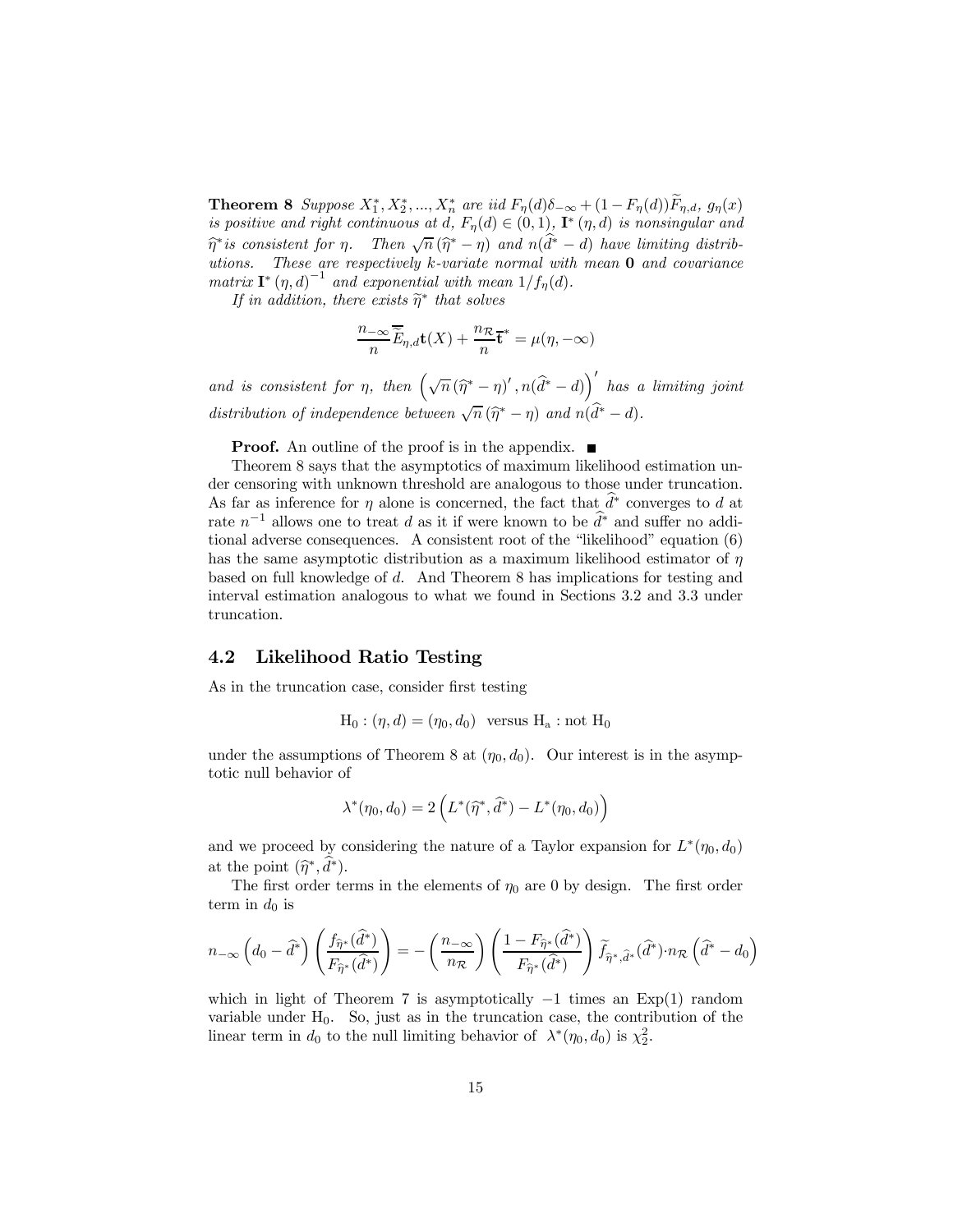Expressions  $(1), (2)$  and  $(5)$  provide a simple way of representing the matrix of second partials of  $L^*(\eta, d)$  with respect to the entries of  $\eta$ . That is,

$$
\frac{\partial^2}{\partial \eta^2} L^*(\eta, d) = -\left( n \Sigma(\eta, -\infty) - n_{-\infty} \widetilde{\widehat{\text{Var}}}_{\eta, d} \mathbf{t}(X) \right)
$$

and it is then obvious in light of Proposition 3 that under the null hypothesis

$$
\left.\frac{1}{n} \frac{\partial^2}{\partial \eta^2} L^*(\eta,d)\right|_{\widehat{\eta}^*,\widehat{d}^*} \rightarrow -\mathbf{I}^*\left(\eta_0,d_0\right)
$$

So the contribution to  $\lambda^*(\eta_0, d_0)$  of the second order terms in the elements of  $\eta_0$  in the Taylor expansion for  $L^*(\eta_0, d_0)$  is

$$
-2\left(\frac{1}{2}\left(\sqrt{n}\left(\eta_0-\widehat{\eta}^*\right)\right)'\left(\left.\frac{1}{n}\frac{\partial^2}{\partial\eta^2}L^*(\eta,d)\right|_{\widehat{\eta}^*,\widehat{d}^*}\right)\sqrt{n}\left(\eta_0-\widehat{\eta}^*\right)\right)
$$

which in view of Theorem 8 is asymptotically  $\chi^2_k$  and independent of the linear term in  $d_0$  under the null hypothesis.

These together provide the anticipated  $\chi^2_{k+2}$  null limit for  $\lambda^*(\eta_0, d_0)$ , provided the "mixed" second order terms and the third order remainder terms are negligible. And this follows easily from the orders of convergence of  $(\hat{\eta}^*, d^*)$  to  $(\kappa, d)$  are proportional to Theorem  $\hat{\beta}$  and the continuity of negligible of  $\kappa$ ,  $(\hat{d})$  and  $(\eta_0, d_0)$  guaranteed by Theorem 8 and the continuity of partials of  $\ln F_\eta(d)$  and  $\ln \mathcal{K}(\eta, -\infty)$  in the parameter vector.

It is clear that the asymptotics of likelihood ratio testing for H<sub>0</sub> :  $\theta_i(\eta, d) = 0$ for  $i = 1, 2, ..., k'$  (and for  $H_0 : \theta_i(\eta, d) \le 0$  for  $i = 1, 2, ..., k'$ ) are exactly as for the truncation problem. And finally, just as for the truncation problem, the analysis can easily be extended to a doubly censored case where there is both an unknown lower censoring point and an unknown upper censoring point. Under a null hypothesis of equality constraints, one "counts each fully constrained threshold parameter twice" in identifying appropriate  $\chi^2$  null limits.

### 4.3 Confidence Set Estimation

The implications for confidence set estimation under censoring of the limiting distributional results in Theorem 8 and in Section 4.2 are exactly analogous to those of Theorem 5 and Section 3.2 under truncation. Both

$$
\left\{ \eta \middle| \ -n\left(\widehat{\eta}^* - \eta\right)' \mathbf{I}^*(\widehat{\eta}^*, \widehat{d}^*) \left(\widehat{\eta}^* - \eta\right) < \chi^2_{k,\gamma} \right\}
$$

and

$$
\left\{\eta|\ \left(\widehat{\eta}^*-\eta\right)'\frac{\partial^2}{\partial\eta^2}L^*(\eta,d)\bigg|_{\widehat{\eta}^*,\widehat{d}^*}\left(\widehat{\eta}^*-\eta\right)<\chi^2_{k,\gamma}\right\}
$$

function as Wald type large sample  $\gamma$ -level confidence sets for  $\eta$  (and the obvious modifications can be made to produce confidence sets for sub-vectors). For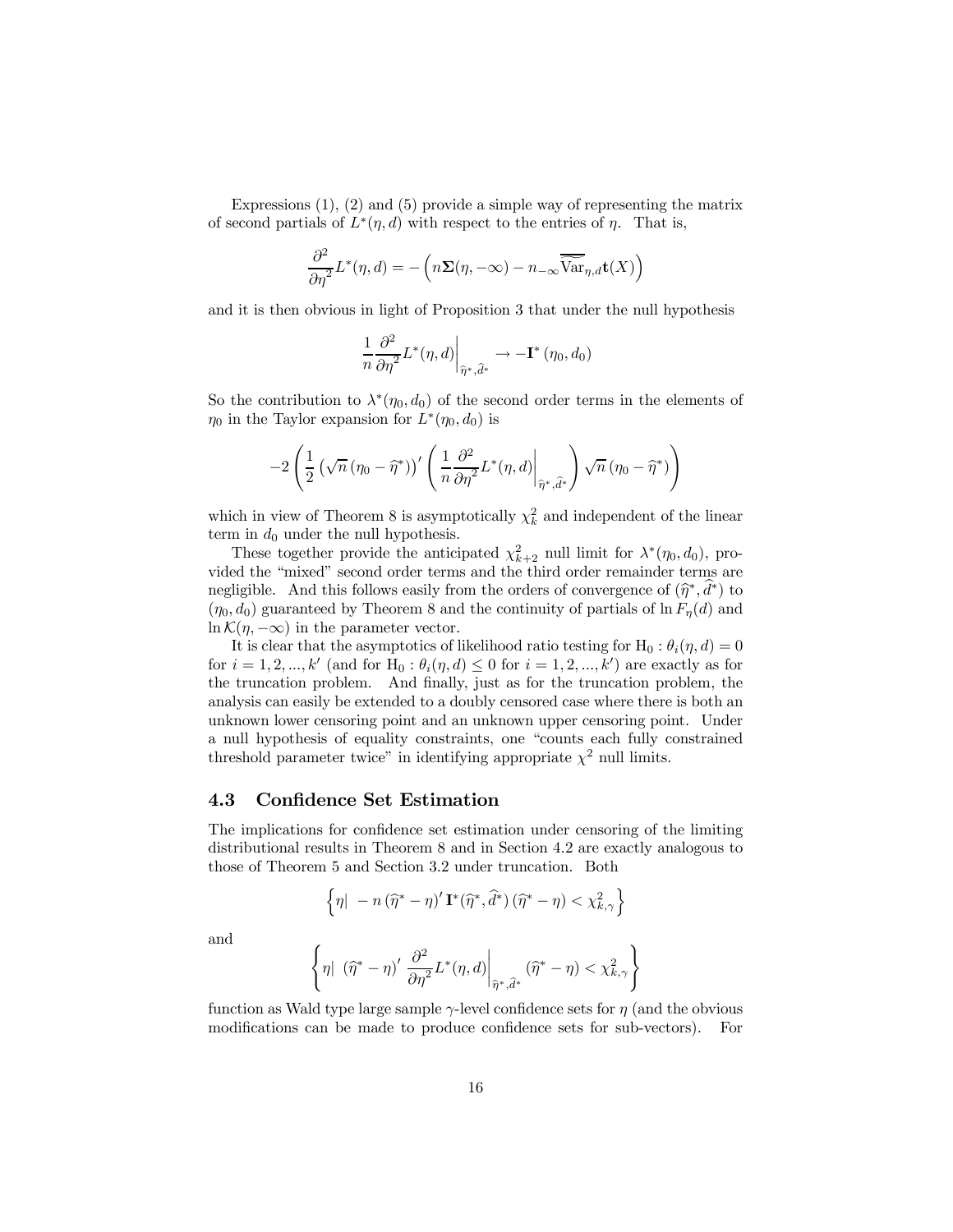$$
s > 0,
$$
  

$$
\left(\widehat{d}^* - \frac{s}{n_{-\infty}\left(\frac{f_{\widehat{\eta}^*}(\widehat{d}^*)}{F_{\widehat{\eta}^*}(\widehat{d}^*)}\right)}, \widehat{d}^*\right)
$$
 and 
$$
\left(\widehat{d}^* - \frac{s}{nf_{\widehat{\eta}^*}(\widehat{d}^*)}, \widehat{d}^*\right)
$$

are both large sample  $(1 - \exp(-s))$ -level confidence intervals for d. And, as in the truncation, problem it also possible to invert the likelihood ratio tests of the previous section to do set estimation. The set

$$
\left\{ (\eta, d) | \lambda^*(\eta, d) < \chi^2_{k+2, \gamma} \right\} \tag{7}
$$

is a large sample  $\gamma$ -level confidence set for the entire parameter vector  $(\eta, d)$ and inversion of likelihood ratio tests for (sets of) parametric functions produces useful confidence procedures.

# 5 Inference for Mixtures of a Point Mass at  $-\infty$ and a Member of the Truncated Exponential Family

Consider now the last of the three problems posed in the Introduction, namely inference based on iid observations from

$$
p\delta_{-\infty} + (1-p)\,\widetilde{F}_{\eta,d}
$$

We continue use of the notation of the previous sections and note again that this model 1) generalizes the censoring model of Section 4 by dropping the requirement that  $p = F_n(d)$  and 2) is motivated by our application to bacteria counts. In this section we observe that what has gone before makes obvious the nature of limiting results for inference in this model and apply some of these to the motivating data set.

#### 5.1 Generalities

For d no more than the minimum "detect," the loglikelihood in this problem is

$$
L^{**}(\eta, d, p) = n_{-\infty} \ln p + n_{\mathcal{R}} \ln(1-p) + n_{\mathcal{R}} \sum_{j=1}^{k} \eta_j \overline{t}_j^* + \sum_{i \text{ s.t. } X_i^* > -\infty} \ln h(X_i^*) + n_{\mathcal{R}} \ln \mathcal{K}(\eta, d)
$$

and it is obvious that inference "separates" cleanly into the smaller problems of inference for p and for  $(\eta, d)$ . Natural likelihood-based estimators are  $d^*$ ,  $\widehat{p} = n_{-\infty}/n$  and  $\widehat{\eta}^{**}$  a solution to the set of equations

$$
\mathbf{\bar{t}}^* = \mu(\eta, \hat{d}^*)
$$
\n(8)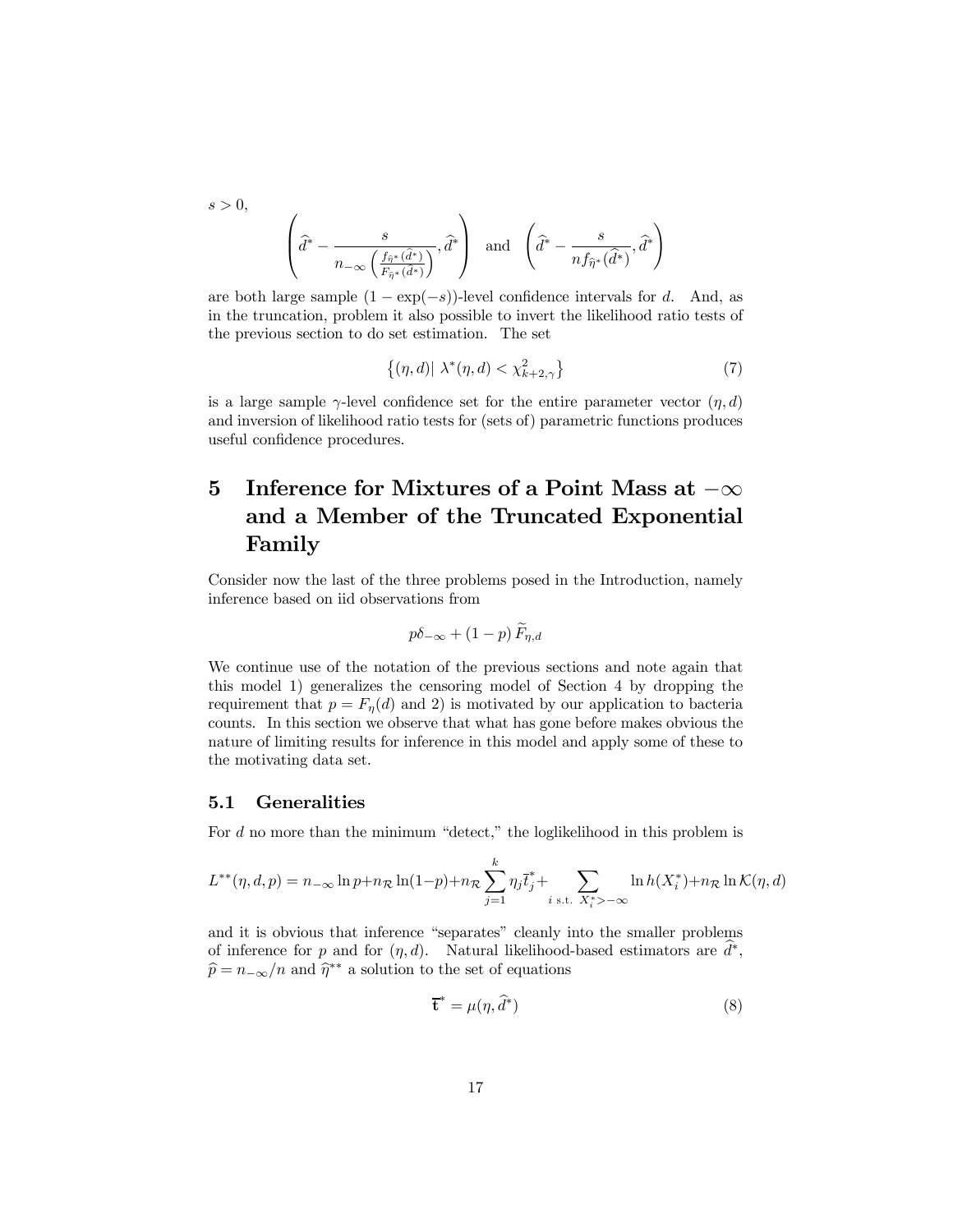The argument of Theorem 7 easily establishes that provided  $g_{\eta}(x)$  is positive and right continuous at d and  $p \in (0, 1)$ 

$$
\left(\sqrt{n_{\mathcal{R}}} \left(\overline{\mathbf{t}}^* - \mu(\eta, d)\right)', \frac{n\widehat{p} - np}{\sqrt{np(1-p)}}, n_{\mathcal{R}} \left(\widehat{d}^* - d\right)\right)'
$$

has the same limiting distribution promised in that result. Then essentially the same argument made for Theorem 5 will show that if  $\hat{\eta}^{**}$  is consistent for  $\eta$ , the vector  $(\sqrt{n}(\hat{\eta}^{**} - \eta)'$ ,  $\sqrt{n}(\hat{p} - p)$ ,  $n(\hat{d} - d)$  has a limiting joint distribution of independence where the first marginal is  $k$ -variate normal with mean  $0$  and covariance matrix  $(1-p)^{-1}\Sigma(\eta, d)^{-1}$ , the second is normal with mean 0 and variance  $p(1-p)$  and the third is exponential with mean  $((1-p)f_{\eta,d}(d))^{-1}$ . Further, with the exception that there are now  $k + 1$  "regular" parameters to consider instead of just  $k$ , all that has been said in Sections 3 and 4 about the implications of this kind of limiting distributional result for testing and set estimation carries over verbatim to this setting.

### 5.2 Application to the Bacteria Counts

Consider some applications of the foregoing theory to the (base 10) log-counts represented in Figures 1 and 2. These have  $n = 198, n_{\mathcal{R}} = 144$  and  $d^* =$ 1.00000. The nonzero log-counts have sample mean 2.32889 and sample standard deviation .799915. We'll apply the normal version of our framework (where  $T_1(x) = x^2$  and  $T_2(x) = x$  and in terms of the mean and standard deviation of the untruncated distribution  $\eta_1 = -1/2\sigma^2$  and  $\eta_2 = \mu/\sigma^2$ ).

Maximum likelihood estimates in the mixture model are  $d^* = 1.00000, \hat{p} = 108$  $54/198 = .2727$ ,  $\hat{\mu} = 2.08306$  and  $\hat{\sigma} = .980867$ . The maximum of  $L^{**}(\eta, d, p)$  for these data is then −276.796. On the other hand, maximum likelihood estimates in the censoring model are  $d^* = 1.00000, \hat{\mu} = 1.77491$  and  $\hat{\sigma} = 1.17115$ , and the measure of  $I^*(\eta, d)$  for these data is  $278.596$ . Since with  $\theta(\eta, d, \eta)$ the maximum of  $L^*(\eta, d)$  for these data is -278.526. Since with  $\theta(\eta, d, p)$  =  $p - F_{\eta}(d) = p - \Phi(\frac{d-\mu}{\sigma})$  the hypothesis  $H_0 : \theta(\eta, d) = 0$  doesn't constrain d, our analysis guarantees a  $\chi_1^2$  null limit for comparing the censoring and mixture models. Since  $2(-276.796 - (-278.526)) = 3.46$  a p-value of .063 is indicated and the bacteria counts present strong but not conclusive evidence that more was at work in the application than simple left censoring. Since the comparison between the censoring and mixture models is not absolutely clear-cut, we'll provide illustrative numerical results under both models.

As examples where the "extra degree of freedom" is not relevant, consider estimating the median bacteria log-count (including  $-\infty$ 's). In the censoring model this is simply  $\mu$  (provided  $d < \mu$ ) and in mixture model this is

$$
\rho(\mu,\sigma,d,p)=\mu+\sigma\Phi^{-1}\left(\frac{(.5-p)}{(1-p)}(1-\Phi(\frac{d-\mu}{\sigma}))+\Phi(\frac{d-\mu}{\sigma})\right)
$$

(provided  $p < .5$ ). Applying the  $\chi_1^2$  limit and inverting likelihood ratio tests of H<sub>0</sub> :  $\mu - c = 0$  and H<sub>0</sub> :  $\rho(\mu, \sigma, d, p) - c = 0$ , approximate 95% confidence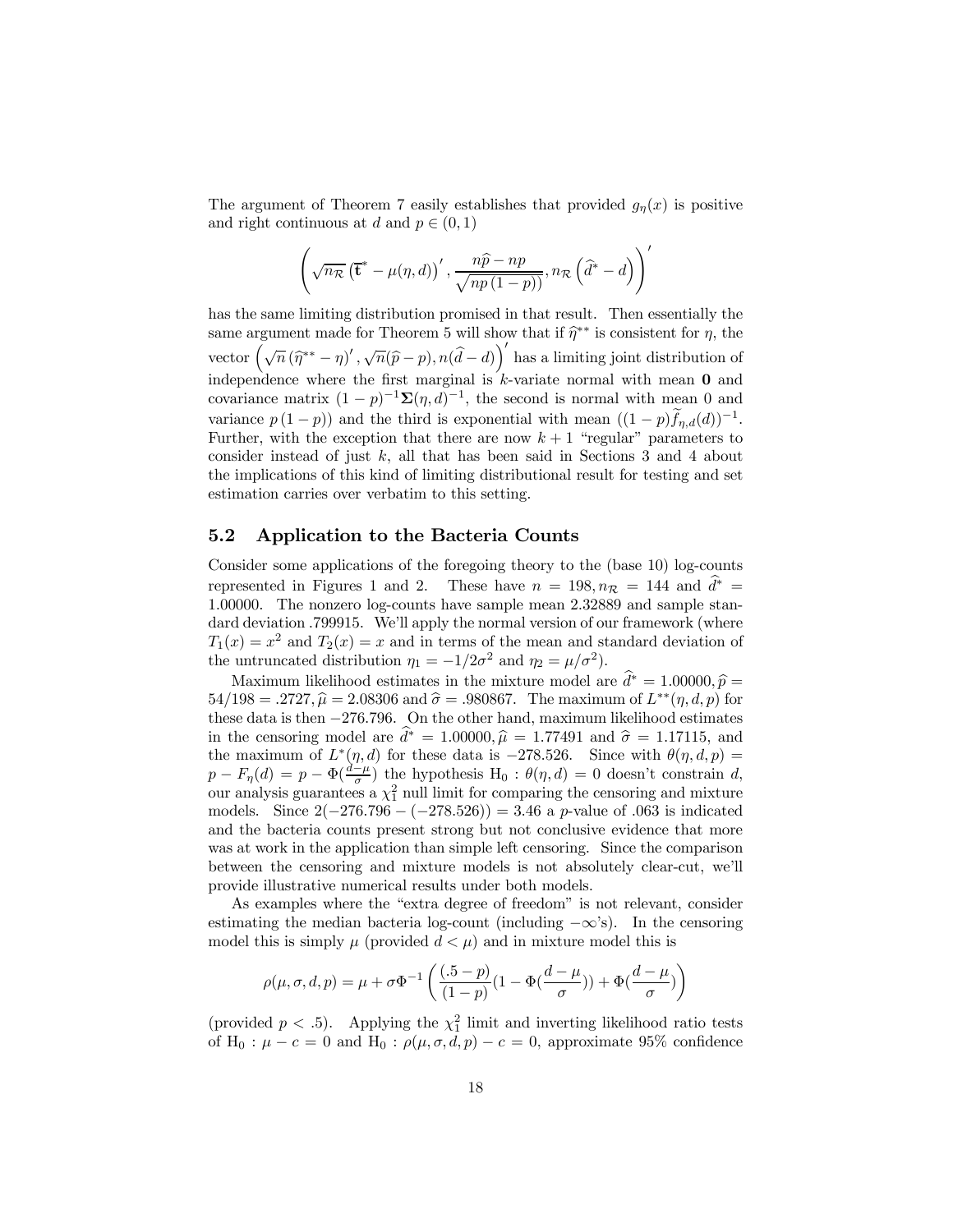

Figure 3: Empirical CDF, Two Estimated Parametric CDFs and Confidence Bands for the CDF Under the Censoring and Mixture Models

limits are  $(1.597, 1.942)$  in the censoring model and  $(1.649, 2.033)$  in the mixture model.

And finally, consider an application of the confidence sets like (7) for the whole parameter vector. For real  $x$ , the c.d.f. of log-counts under censoring is

$$
C(x|\mu, \sigma, d) = \begin{cases} \Phi(\frac{d-\mu}{\sigma}) & \text{if } x \le d \\ \Phi(\frac{x-\mu}{\sigma}) & \text{if } x > d \end{cases}
$$

while for the mixture model it is

$$
M(x|\mu, \sigma, d, p) = \begin{cases} p & \text{if } x \le d \\ p + (1-p) \frac{\Phi(\frac{x-\mu}{\sigma}) - \Phi(\frac{d-\mu}{\sigma})}{1 - \Phi(\frac{d-\mu}{\sigma})} & \text{if } x > d \end{cases}
$$

Confidence bands for these functions of x can be made by for each x finding minimum and maximum values of  $C$  and  $M$  over all parameter vectors in a confidence set for that vector. We used our  $\chi^2_4$  and  $\chi^2_5$  limits and produced the two sets of simultaneous confidence bounds for the log-count c.d.f. shown in Figure 3. (Short dashes are for the censoring model and long ones are for the mixture model.) This application shows clearly the relevance of the "extra degree of freedom" result in real data analysis.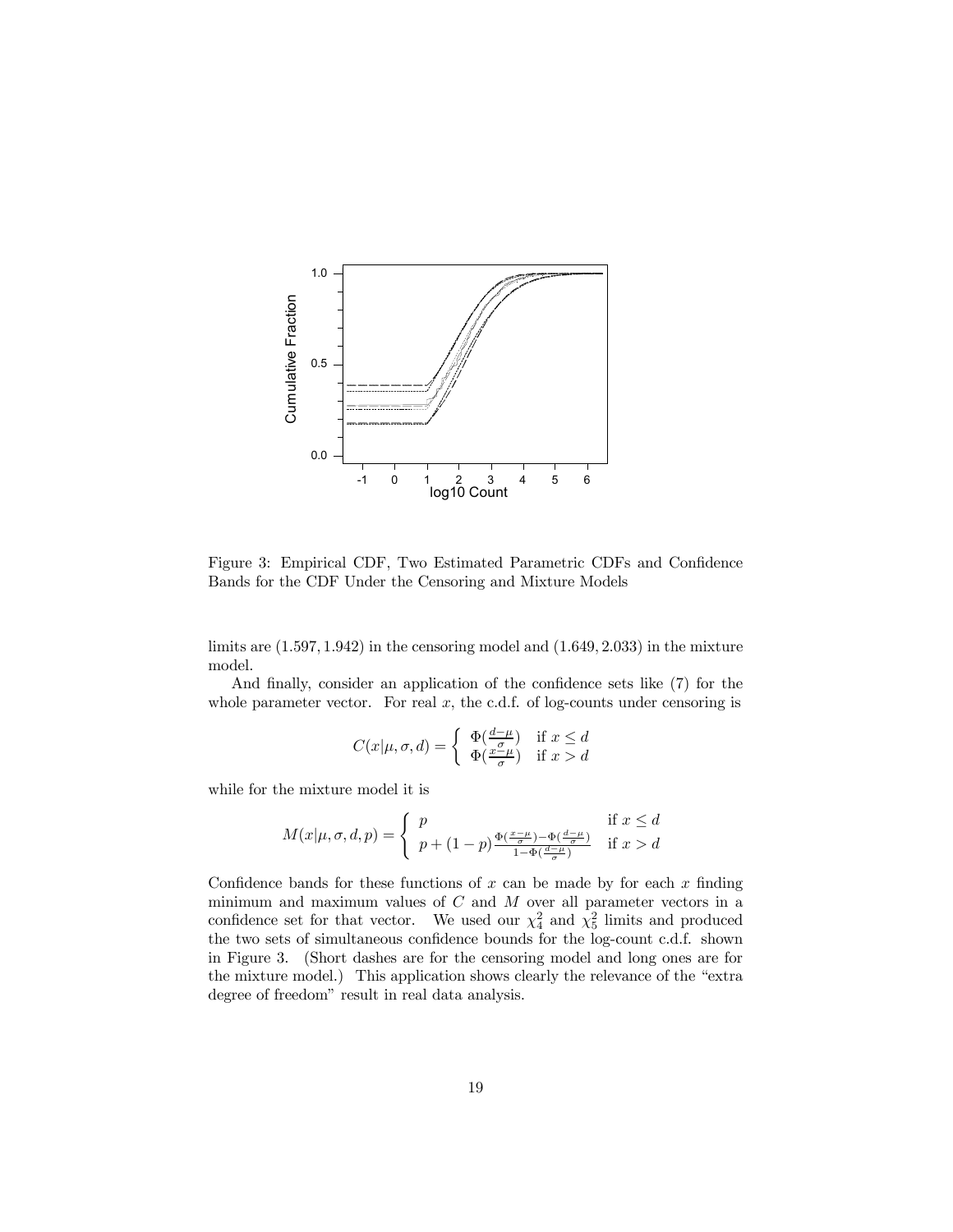## 6 Conclusion

We have considered the impact of the existence of an unknown threshold parameter on the asymptotics of likelihood-based inference in otherwise regular continuous exponential families. Some limited experience with simulations in the normal family (recorded in Dubinin (2000)) suggests that the effects we predict (both to be present and to be absent) are evident in samples of practical size. We are thus convinced that results of this paper, beyond being a satisfying mathematical extension of what is well known about likelihood-based inference in regular problems, have implications for practice.

We note finally that a referee has suggested that the results of this article can be extended beyond exponential families to any parametric family where regular asymptotics hold. We strongly suspect that this person is correct, but presently do not see through the details clearly enough to restate our results in this more general context.

### 7 References

- Chernoff, H. (1954). "On the distribution of the likelihood ratio," Annals of Mathematical Statistics, 25, pp. 573-578.
- Chow, T.L and Teugels, J.L. (1978). "The sum and maximum of i.i.d. random variables," Proceedings of the 2nd Prague Symposium on Asymptotic Statistics, pp. 394-403.
- Cohen, C.A. (1959). "Simplified estimators for the normal distribution when samples are singly censored or truncated," Technometrics, 1, pp.217-237.
- Cohen, C.A. (1991). Truncated and censored samples: Theory and Applications, Marcel Dekker Inc., New York.
- Dubinin, T.M. (2000). "Likelihood-based inference in some partially nonregular exponential families," unpublished Iowa State University Ph.D. dissertation.
- Ferguson, T.S. (1996). A Course in Large Sample Theory, Chapman & Hall, London & New York.
- Hollander, M., Proschan, F. and Sconing, J. (1990). "Information, censoring and dependence," in Topics in Statistical Dependence, Block, Sampson and Savits ed., Institute of Mathematical Statistics, Hayward, CA, pp. 257-268.
- Schervish, M.J. (1995). Theory of Statistics, Springer-Verlag Inc., New York.
- Smith, R.L. (1985). "Maximum likelihood estimation in a class of nonregular cases," Biometrika, 72, pp. 67-90.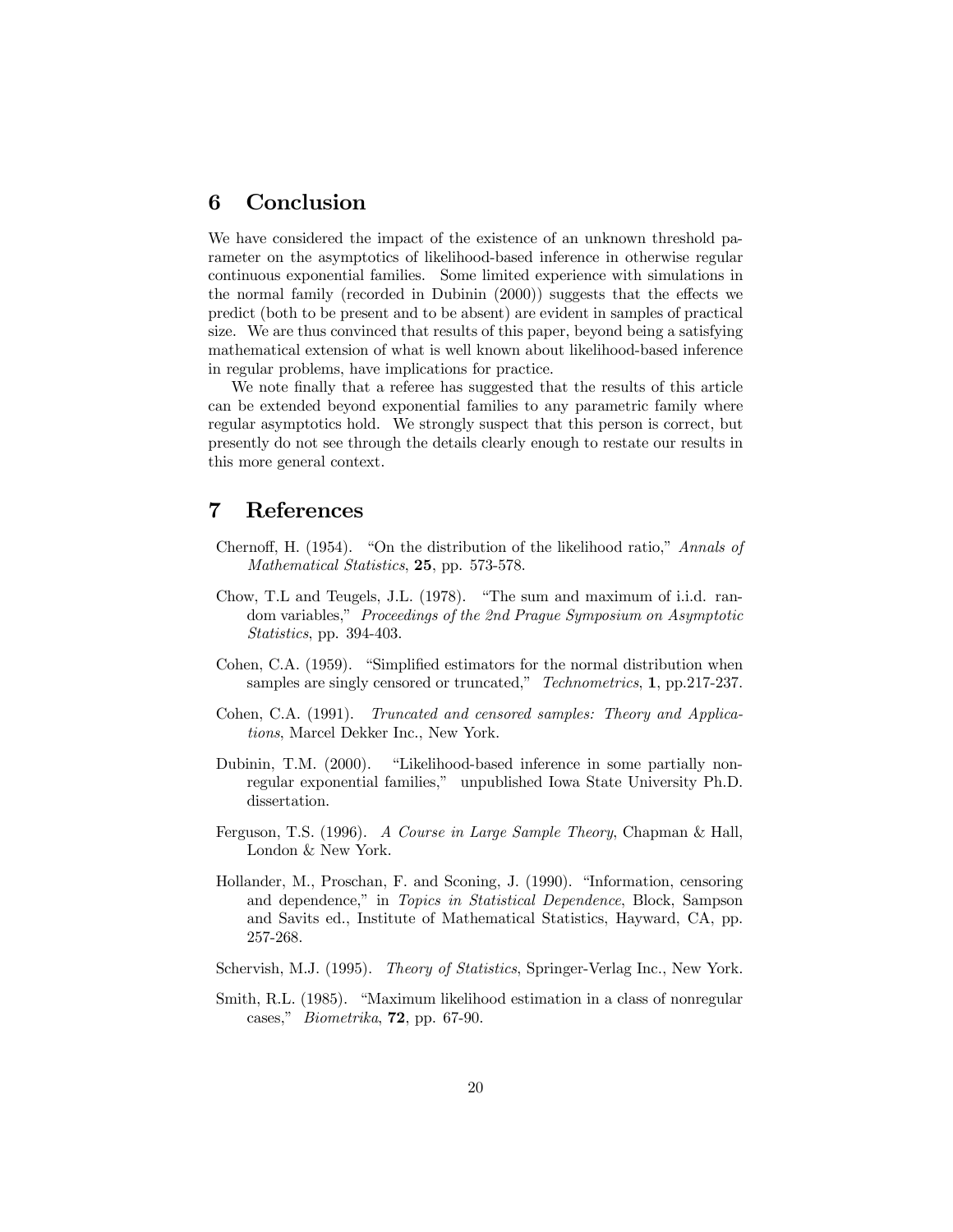## 8 Appendix

Here we provide outlines of proofs for Theorems 5 and 8.

Proof of Theorem 5. Theorem 7.57 of Schervish (1995) implies that with  $(\eta, d)$  probability approaching 1, there is (a "known d MLE")  $\tilde{\eta}$  that solves  $\mu(\eta, d) = \bar{\mathbf{t}}$  for which  $\sqrt{n}(\tilde{\eta} - \eta)$  is asymptotically  $MVN_k(\mathbf{0}, \Sigma(\eta, d)^{-1})$ . The asymptotic independence of  $\bar{t}$  and d implies that of  $\tilde{\eta}$  and d. The conver-<br>gauge of  $\sqrt{\tilde{\eta}}$   $\approx$   $\tilde{\eta}$  to 0 in probability than suffices to establish the computation gence of  $\sqrt{n}(\hat{\eta}-\hat{\eta})$  to 0 in probability then suffices to establish the asymptotic independence of  $\hat{\eta}$  and d.

Write

$$
\mu(\widehat{\eta}, d) - \mu(\widetilde{\eta}, d) = \left(\frac{\partial \mu_l(\eta, d)}{\partial \eta_m}\bigg|_{\eta \neq l}\right)_{l=1,\dots,k;\ m=1,\dots,k} (\widehat{\eta} - \widehat{\eta})
$$

where each  $\eta^{\#l}$  is on the line segment between  $\hat{\eta}$  and  $\tilde{\eta}$ . So with probability approaching 1

$$
(\widehat{\eta} - \widetilde{\eta}) = \left(\frac{\partial \mu_l(\eta, d)}{\partial \eta_m}\bigg|_{\eta \neq l}\right)_{l=1,\dots,k;\ m=1,\dots,k}^{-1} (\mu(\widehat{\eta}, d) - \mu(\widetilde{\eta}, d))
$$

Then, since  $\mu(\tilde{\eta}, d) = \bar{\mathbf{t}} = \mu(\hat{\eta}, d)$ , linearizing the  $\mu_j(\hat{\eta}, d)$  at  $\mu_j(\hat{\eta}, d)$ 

$$
(\widehat{\eta} - \widetilde{\eta}) = \left(\frac{\partial \mu_l(\eta, d)}{\partial \eta_m}\bigg|_{\eta \neq l}\right)_{l=1,\dots,k;\ m=1,\dots,k}^{-1} \left(\begin{matrix} -(\widehat{d} - d) \begin{bmatrix} \frac{\partial}{\partial d} \mu_1(\widehat{\eta}, d) \bigg|_{d^1} \\ \frac{\partial}{\partial d} \mu_2(\widehat{\eta}, d) \bigg|_{d^2} \\ \vdots \\ \frac{\partial}{\partial d} \mu_k(\widehat{\eta}, d) \bigg|_{d^k} \end{bmatrix}\right)
$$

where each  $d^j \in (d, d)$  and the convergence in distribution of  $n(d - d)$  implies  $\sqrt{n}(\widehat{\eta}-\widetilde{\eta})\to 0.$  ■

**Proof of Theorem 8.** For  $\eta \in \Omega, p \in [0, 1], \mathbf{s} \in \mathbb{R}^k$  and  $d \in \mathbb{R}$ , let

$$
\mathbf{\Gamma}\left(\eta,p,\mathbf{s},d\right) = p\widetilde{\widetilde{\mathbf{E}}}_{\eta,d}\mathbf{t}(X) + (1-p)\mathbf{s} - \mu(\eta,-\infty)
$$

Equation (6) is

$$
\Gamma\left(\eta,\frac{n_{-\infty}}{n},\overline{\mathbf{t}}^*,\widehat{d}^*\right)=\mathbf{0}
$$

Linearize the  $\Gamma_j\left(\eta,\frac{n_{-\infty}}{n},\overline{\mathbf{t}}^*,d\right)$  at  $(\widehat{\eta}^*,\widehat{d}^*)$  and write

$$
\mathbf{\Gamma}\left(\eta, \frac{n_{-\infty}}{n}, \overline{\mathbf{t}}^*, d\right) = \left(\frac{\partial \mathbf{\Gamma}_l(\eta, \frac{n_{-\infty}}{n}, \overline{\mathbf{t}}^*, d)}{\partial \eta_m}\bigg|_{(\eta^l, d^l)}\right)_{l=1, \dots, k; \ m=1, \dots, k} (\eta - \widehat{\eta}^*)
$$
\n
$$
+ \left(d - \widehat{d}^*\right) \begin{bmatrix} \frac{\partial}{\partial d} \mathbf{\Gamma}_1(\eta, \frac{n_{-\infty}}{n}, \overline{\mathbf{t}}^*, d)\big|_{(\eta^1, d^1)} \\ \frac{\partial}{\partial d} \mathbf{\Gamma}_2(\eta, \frac{n_{-\infty}}{n}, \overline{\mathbf{t}}^*, d)\big|_{(\eta^2, d^2)} \\ \vdots \\ \frac{\partial}{\partial d} \mathbf{\Gamma}_k(\eta, \frac{n_{-\infty}}{n}, \overline{\mathbf{t}}^*, d)\big|_{(\eta^k, d^k)} \end{bmatrix} \tag{9}
$$